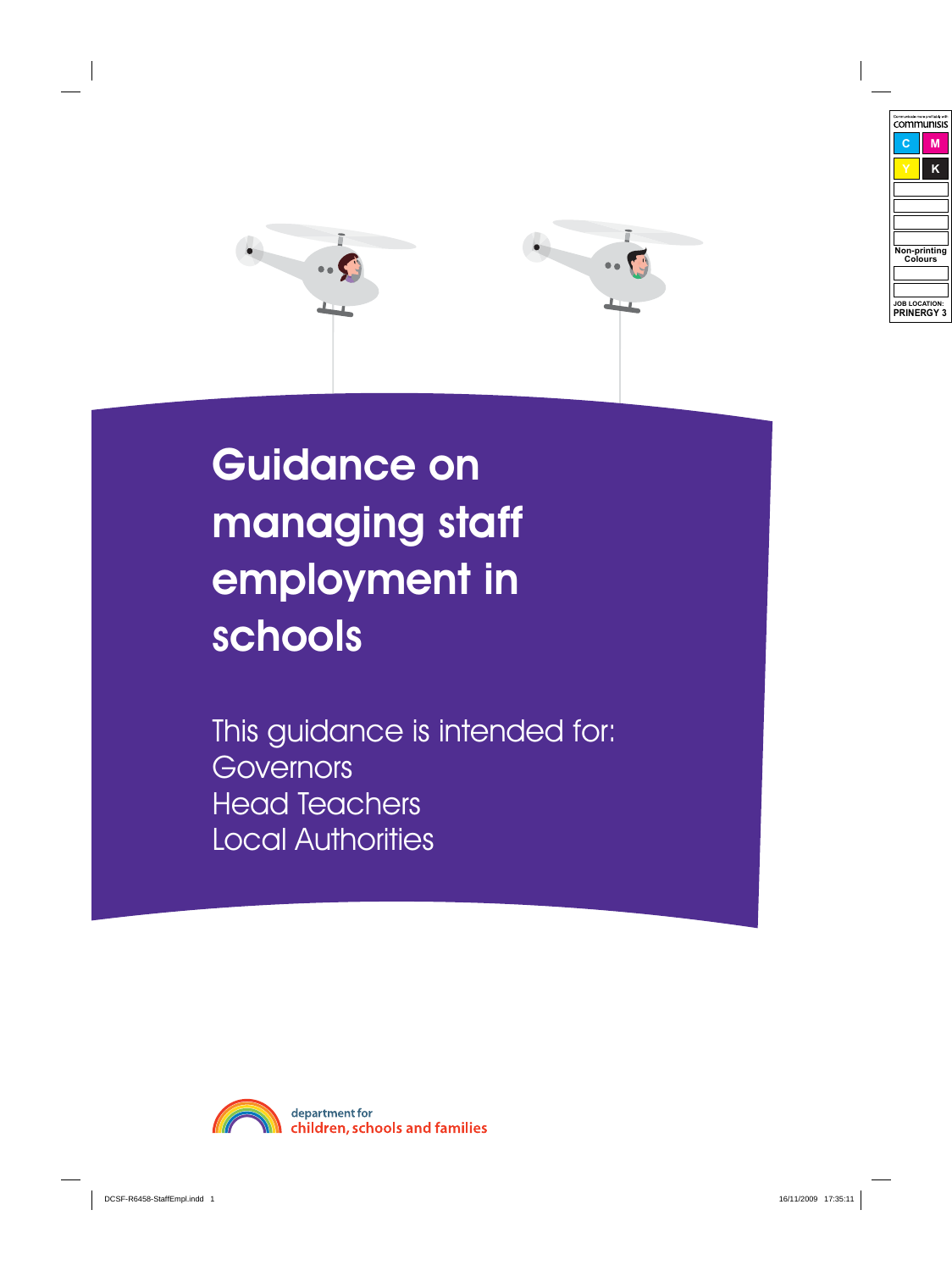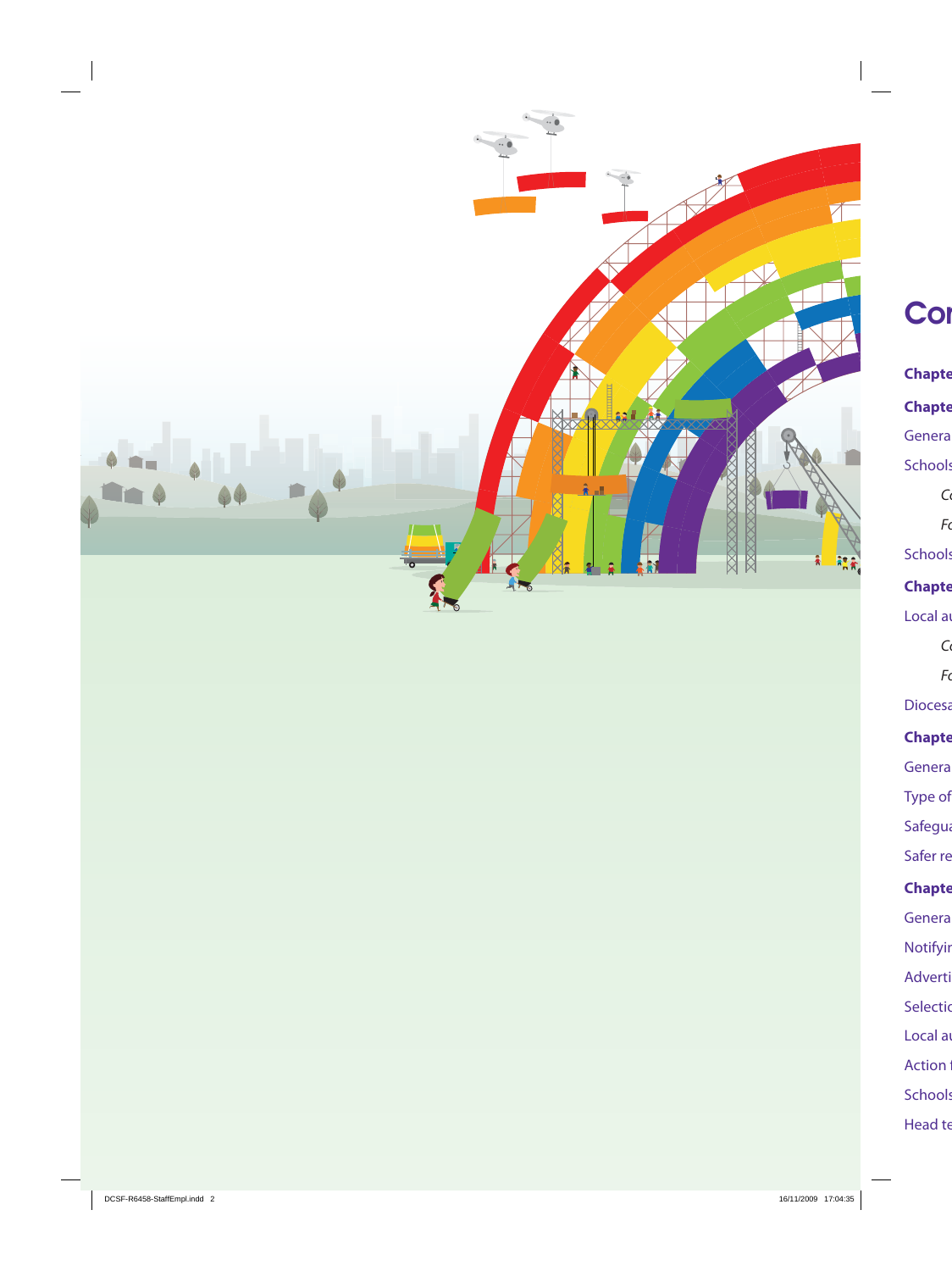## **Contents**

| <b>Chapter 1: Introduction</b>                                                    |    |
|-----------------------------------------------------------------------------------|----|
| <b>Chapter 2: Delegation of authority by the governing body</b>                   | 08 |
| General                                                                           | 08 |
| Schools that have had their delegated budget suspended                            | 10 |
| Community, voluntary controlled, community special and maintained nursery schools | 10 |
| Foundation, voluntary aided and foundation special schools                        | 10 |
| Schools that have an interim executive board (IEB)                                | 10 |
| <b>Chapter 3: Local and diocesan authorities' advice</b>                          | 11 |
| Local authority's entitlement to give advice                                      | 11 |
| Community, voluntary controlled, community special and maintained nursery schools | 11 |
| Foundation, voluntary aided and foundation special schools                        | 11 |
| Diocesan authority advice                                                         | 11 |
| <b>Chapter 4: Appointing Staff</b>                                                | 12 |
| General                                                                           | 12 |
| Type of contract                                                                  | 12 |
| Safeguarding checks                                                               | 12 |
| Safer recruitment training                                                        | 13 |
| <b>Chapter 5: Appointing a head teacher or deputy head teacher</b>                | 14 |
| General                                                                           | 14 |
| Notifying the local authority of the vacancy                                      | 15 |
| Advertising the post of head teacher and deputy head teacher                      | 15 |
| <b>Selection panel</b>                                                            | 15 |
| Local authority representation                                                    | 16 |
| Action following recommendation by selection panel                                | 16 |
| <b>Schools of Roman Catholic Religious Orders</b>                                 | 17 |
| Head teachers of departments                                                      | 17 |
|                                                                                   |    |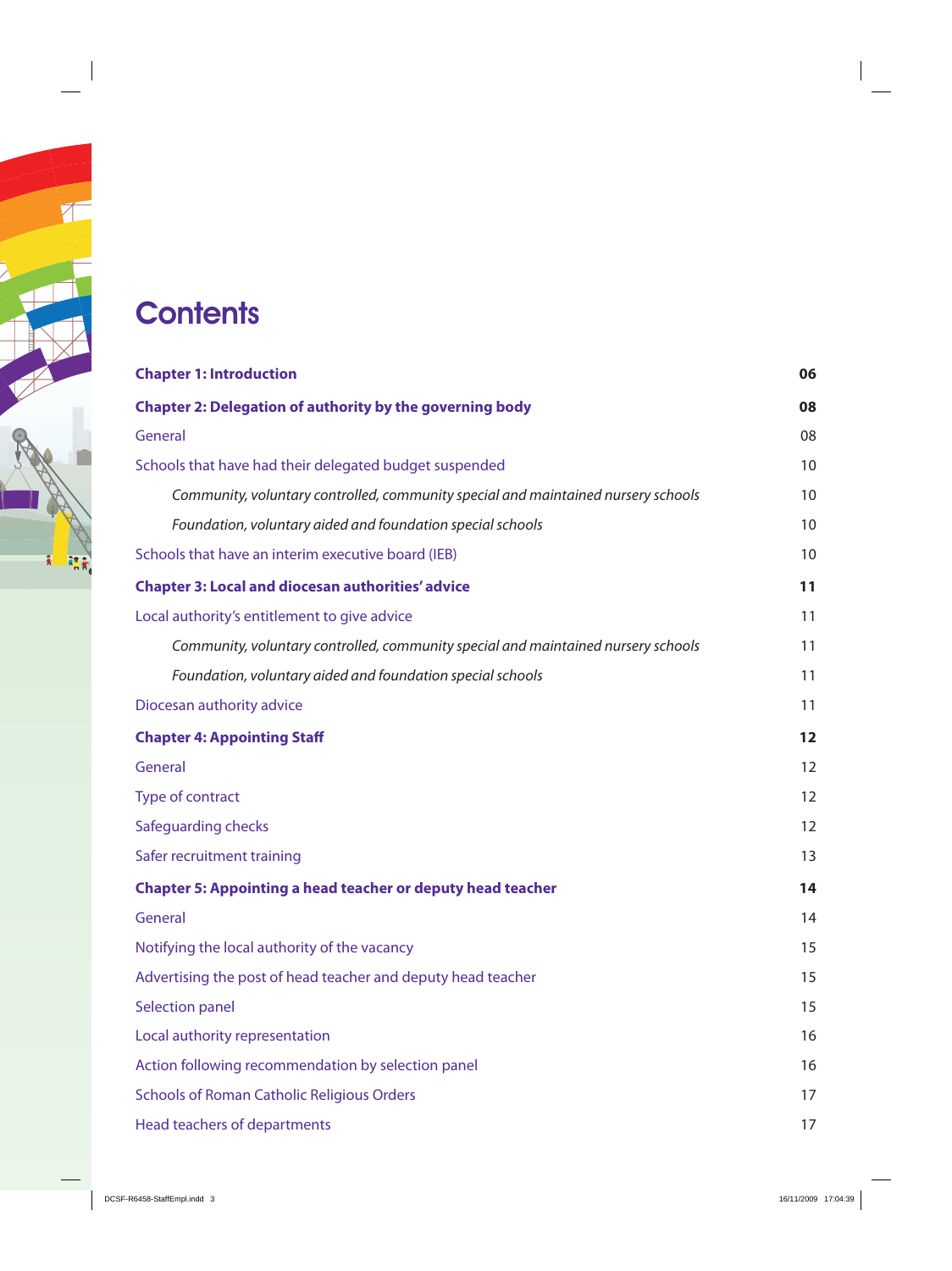| Chapter 6: Appointment of teachers other than head teachers or deputy head teachers |    |  |
|-------------------------------------------------------------------------------------|----|--|
| General                                                                             |    |  |
| <b>Newly Qualified Teachers (NQT)</b>                                               |    |  |
| <b>Chapter 7: Appointment of support staff</b>                                      | 20 |  |
| General                                                                             | 20 |  |
| <b>School Meals Staff</b>                                                           | 21 |  |
| <b>Chapter 8: Performance management and dealing with performance issues</b>        | 23 |  |
| General                                                                             | 23 |  |
| Conduct and discipline of staff                                                     | 23 |  |
| Head teacher and teacher performance management                                     | 23 |  |
| Teachers undertaking induction                                                      | 24 |  |
| Local authority's concerns about the performance of a head teacher                  | 24 |  |
| Head teacher duties and entitlements and achieving work/life balance                | 24 |  |
| Support staff performance management                                                | 25 |  |
| Capability of staff                                                                 | 25 |  |
| <b>Suspension of staff</b>                                                          | 25 |  |
| Dismissal of staff                                                                  | 26 |  |
| Community, voluntary controlled, community special and maintained nursery schools   | 26 |  |
| Foundation, voluntary aided or foundation special schools                           | 26 |  |
| Appeals against dismissal                                                           | 26 |  |
| <b>Redundancies</b>                                                                 | 26 |  |
| Payments in respect of dismissal                                                    | 26 |  |
| <b>General Teaching Council for England (GTCE) referrals</b>                        | 27 |  |
| <b>Chapter 9: Staff at schools with a religious character</b>                       | 28 |  |
| <b>Teachers and head teachers</b>                                                   | 28 |  |
| <b>Reserved teachers</b>                                                            | 28 |  |
| <b>Support staff</b>                                                                | 28 |  |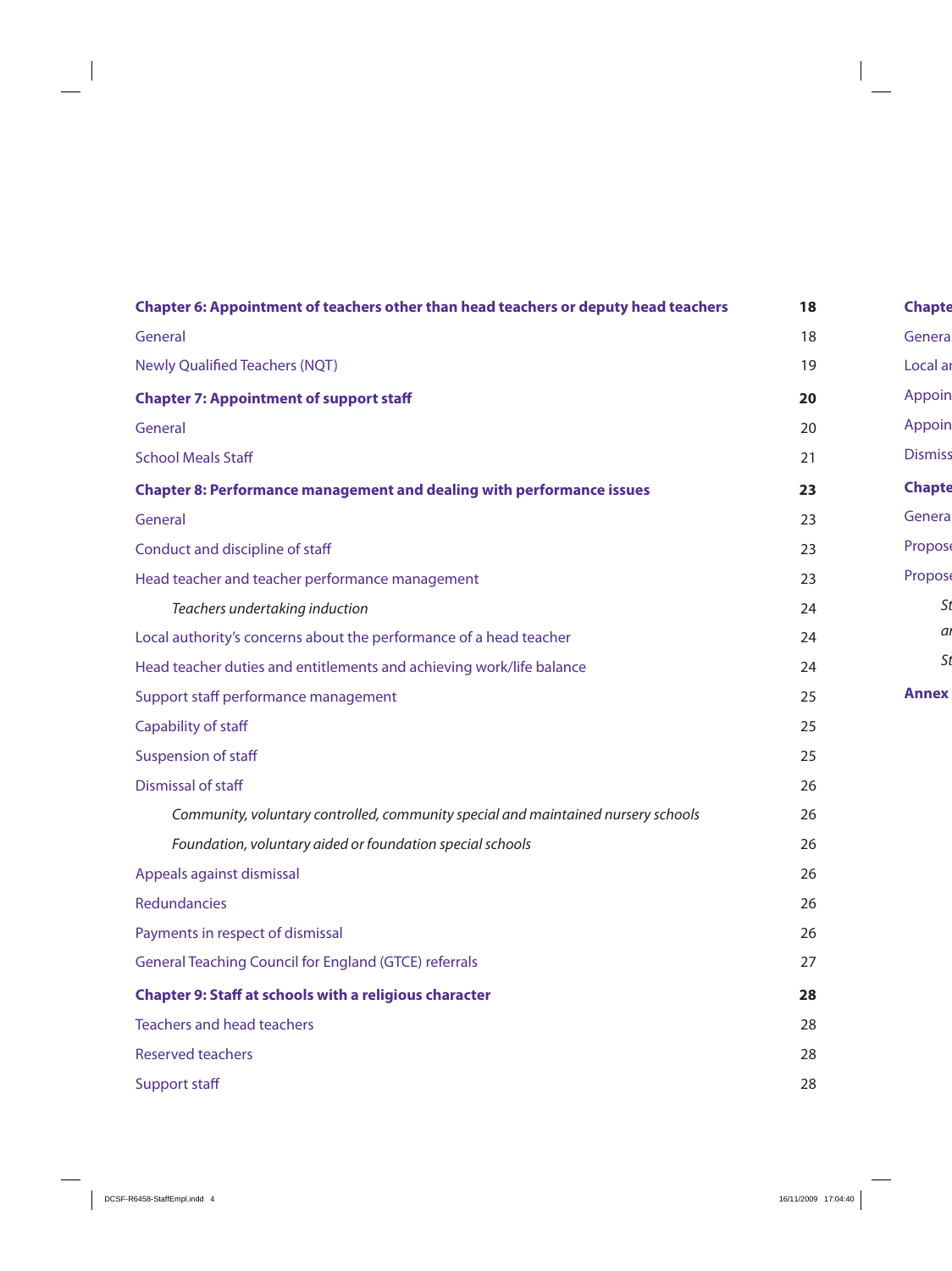| <b>Chapter 10: Collaborating Schools</b>                                            |    |
|-------------------------------------------------------------------------------------|----|
| General                                                                             | 30 |
| Local and diocesan authorities' advice                                              | 30 |
| Appointing head and deputy head teachers                                            | 30 |
| Appointing a teacher (other than the head or deputy head teacher) and support staff | 30 |
| Dismissal of staff                                                                  | 31 |
| <b>Chapter 11: Staffing of new schools</b>                                          | 32 |
| General                                                                             | 32 |
| Proposed schools with a delegated budget                                            | 32 |
| Proposed schools without a delegated budget                                         | 32 |
| Staffing of proposed community, voluntary controlled, community special             |    |
| and maintained nursery schools                                                      | 32 |
| Staffing of proposed foundation, voluntary aided, or foundation special schools     | 32 |
| <b>Annex A</b>                                                                      | 34 |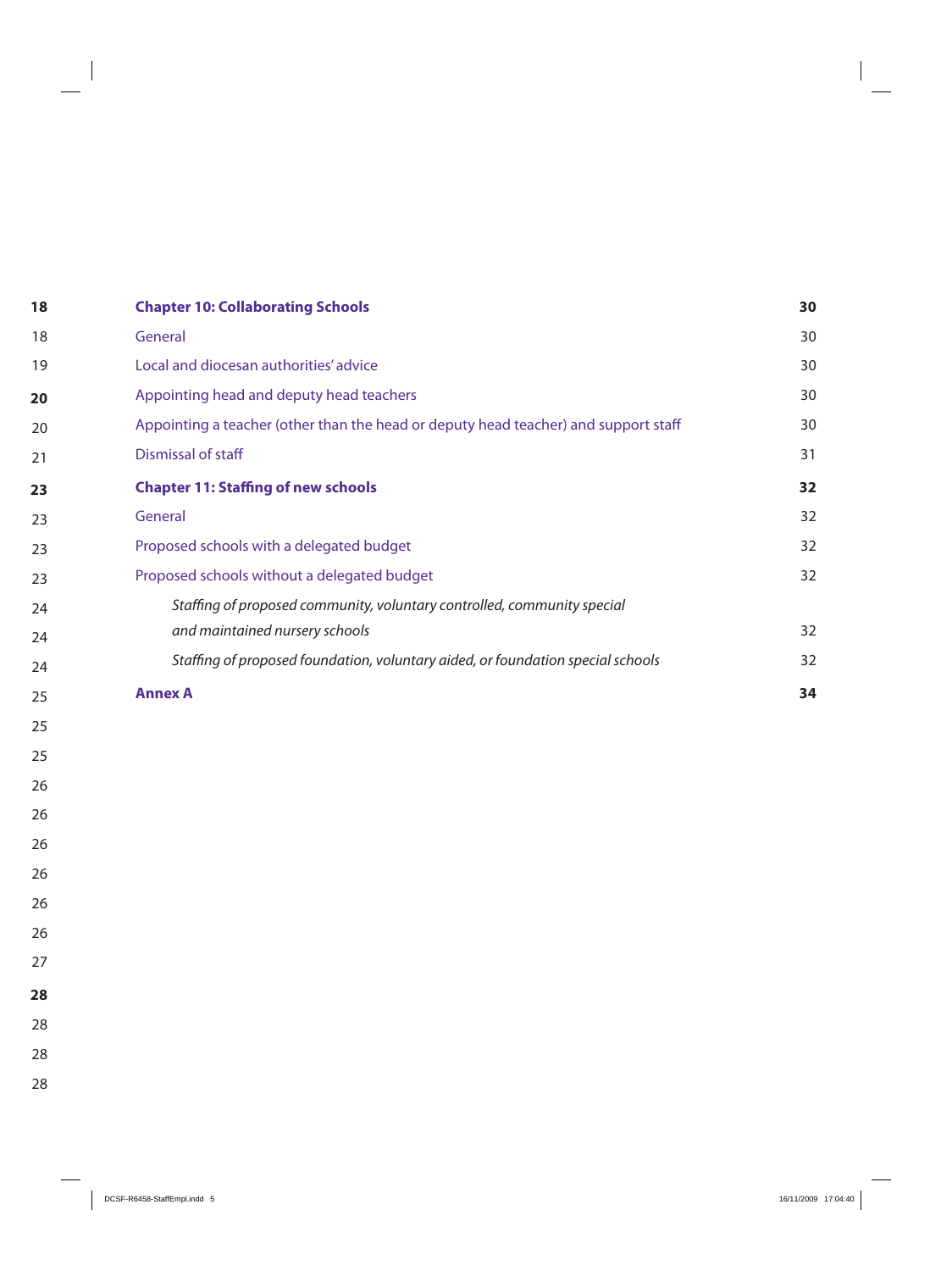# Chapter 1: Introduction

- 1.1 This guidance supersedes the 'Staffing guidance under sections 35(8) and 36(8) of the Education Act 2002' ("the 2002 Act") and comes into effect on 2 November 2009.
- 1.2 The primary purpose of this document is to give provide quidance on the School Staffing (England) Regulations 2009 ("the 2009 Regulations") by explaining what is required of governing bodies, local authorities and head teachers by the Regulations. Where appropriate, it also gives some guidance on, or pointers to, other Acts and Regulations relevant to the employment of staff in maintained schools.
- 1.3 Unless specified otherwise, any reference in this document to a particular regulation is a reference to that regulation in the 2009 Regulations and any reference to a particular chapter or paragraph is a reference to that chapter or paragraph in this document.
- 1.4 The term 'foundation schools' also applies to trust schools. A trust school is foundation school with a foundation and no distinction is made between the two arrangements within the School Staffing (England) Regulations 2009 or this guidance.
- 1.5 Annex A includes useful links to relevant departments' websites, legislation and guidance.
- 1.6 The guidance applies to maintained schools in England and does not cover Wales.
- 1.7 Where legislation (which may be in an Act or in Regulations) imposes a duty on governing bodies, local authorities or head teachers to do something, they must perform that duty. These statutory duties can be identified in this document by the use of the word **'must'**.
- 1.8 Where legislation confers a power upon governing bodies, local authorities or head teachers they may choose whether or not to exercise that power. These powers can be identified in this document by the use of the word **'may'**.
- 1.9 Sections 35(8) and 36(8) of the 2002 Act impose a duty on governing bodies, local authorities and head teachers to have 'regard to' any guidance issued by the Secretary of State in respect of the regulations made under these sections of the Act. Such guidance is statutory and can be identified in this document by the use of the word **'should'**. The 2009 Regulations are made under sections 35 and 36.
- 1.10 The use of **'have regard to'** means governing bodies, local authorities and head teachers should follow the guidance unless they have good reason not to do so. **Any decision not to follow the guidance should be documented fully in case it is challenged.** The Guidance can be referred to by claimants in employment tribunals.
- 1.11 The guidance also provides some advice on certain issues that fall outside of sections 35(8) and 36(8) of the 2002 Act. This advice is not comprehensive and is included primarily to draw attention to other legislation and guidance that needs to be considered, some of which may be statutory guidance. Following the guidance in this document will not relieve governing bodies and local authorities of any duties imposed upon them in their capacity as employers by other legislation.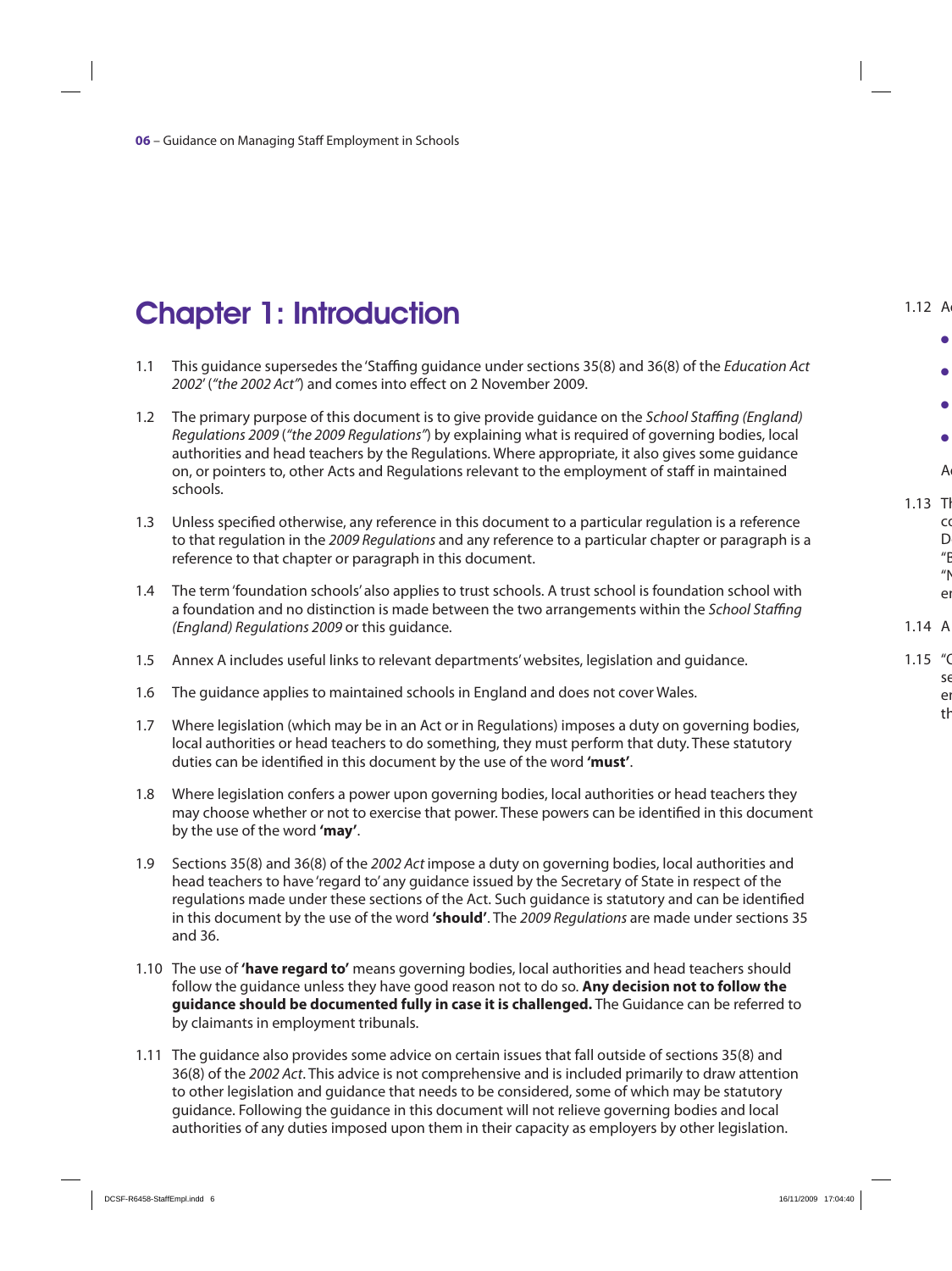#### 1.12 Advice can be obtained from:

- Directgov;
- Department for Business, Innovation and Skills (BIS);
- O Advisory, Conciliation and Arbitration Service (ACAS); and
- **•** Business Link.

Additional advice can be found in 'A Guide to the Law for School Governors'.

- 1.13 This guidance does not deal with the terms and conditions of school staff. Teachers' terms conditions are to be found in the current versions of the "School Teachers Pay and Conditions Document" and the "Conditions of Service for School Teachers in England and Wales" (the "Burgundy Book"). Support staff terms and conditions are to be found in the current version of the "National Agreement on Pay and Conditions of Service" (the "Green Book") and/or their contracts of employment.
- 1.14 A reference to a vacancy in any post includes a prospective vacancy in the post (Regulation 3(2)).
- 1.15 "Otherwise" than under a contract of employment" means staff employed under a contract for service. This covers those employed by a third party as part of a contracted-out service and those employed on a self-employed basis. With the exception of Chapter 7 (pre-appointment checks), these staff are not covered by this guidance.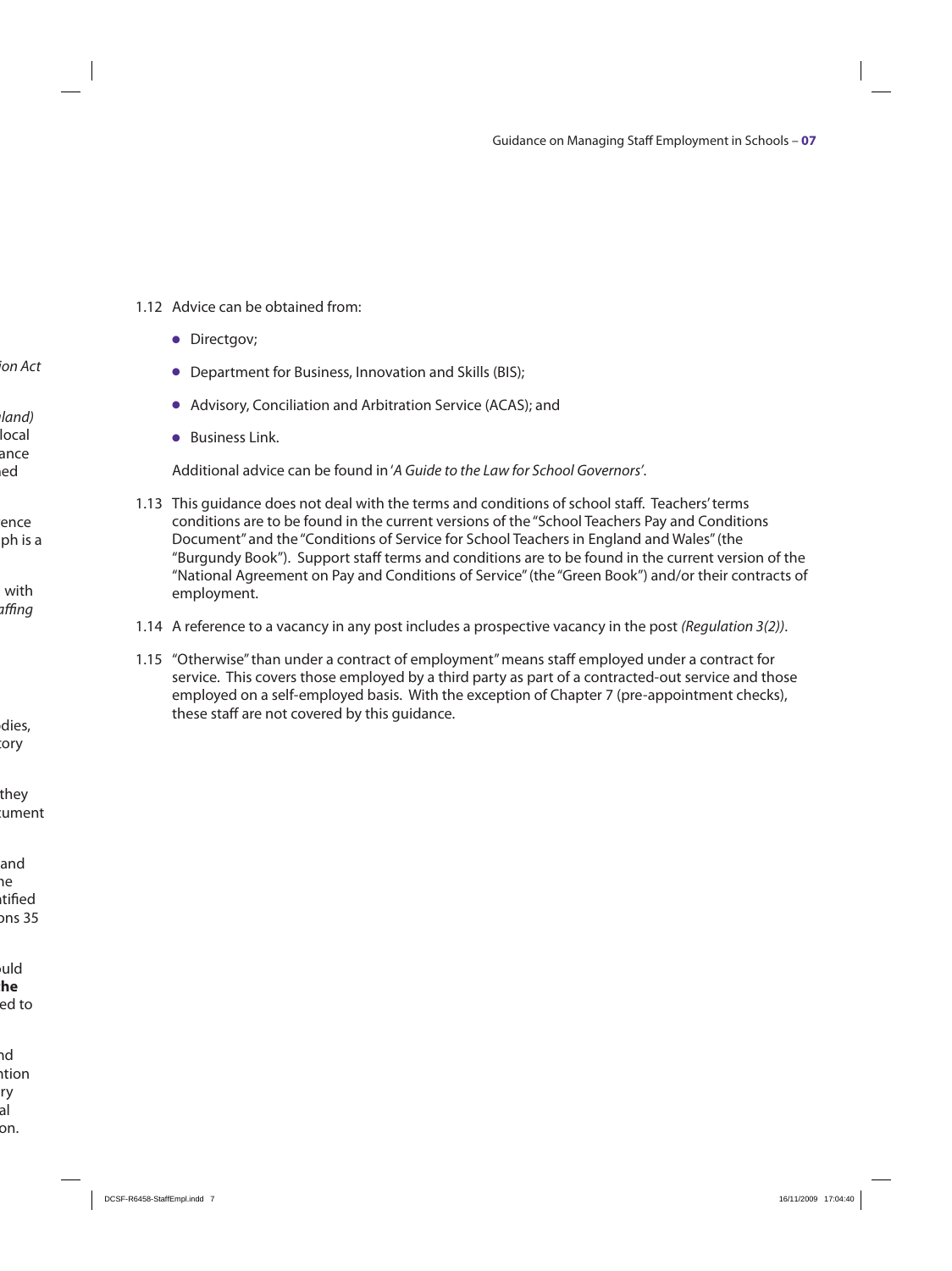## Chapter 2: Delegation of authority by the governing body

#### General

- 2.1 Requiation 4 of the 2009 Requiations allows the governing body to delegate all its functions relating to staff employment in schools with the exception of:
	- $\bullet$  head teacher duties and entitlements (Regulation 5);
	- performance of the head teacher (Regulation 6);
	- $\bullet$  establishing procedures for the regulation of conduct and discipline of staff (Regulation 7);
	- ensuring the correct application of safer recruitment procedures (Regulation 9); and
	- O establishing a selection panel to appoint a head teacher or deputy head teacher (Regulations 15(3) & 27(3)).

to:

- $\bullet$  the head teacher:
- $\bullet$  one or more governors; or
- one or more governors and the head teacher.
- 2.2 The governing body may also delegate any decisions on whether the head teacher should cease to work at the school, or the power to appoint or dismiss the head teacher, to one or more governors (Regulation 4(4)).
- 2.3 For clarification, where the 2009 Regulations do not allow delegation of a function, a comment is included within the relevant section of the guidance.
- 2.4 The delegation of functions should be agreed by the whole governing body and reviewed at least annually. When considering whether to delegate to one governor, or to a small group, the governing body:
	- $\bullet$  should be mindful of the corporate responsibility of all governors for any act in the name of the governing body;
	- O should be mindful of the corporate responsibility of all governors for any act in the name of the governing body;
	- $\bullet$  should consider whether one member of the group is a professional; and
	- O should avoid placing staff governors in a position where they would effectively usurp, or undermine the role of the head teacher as professional adviser to the governors.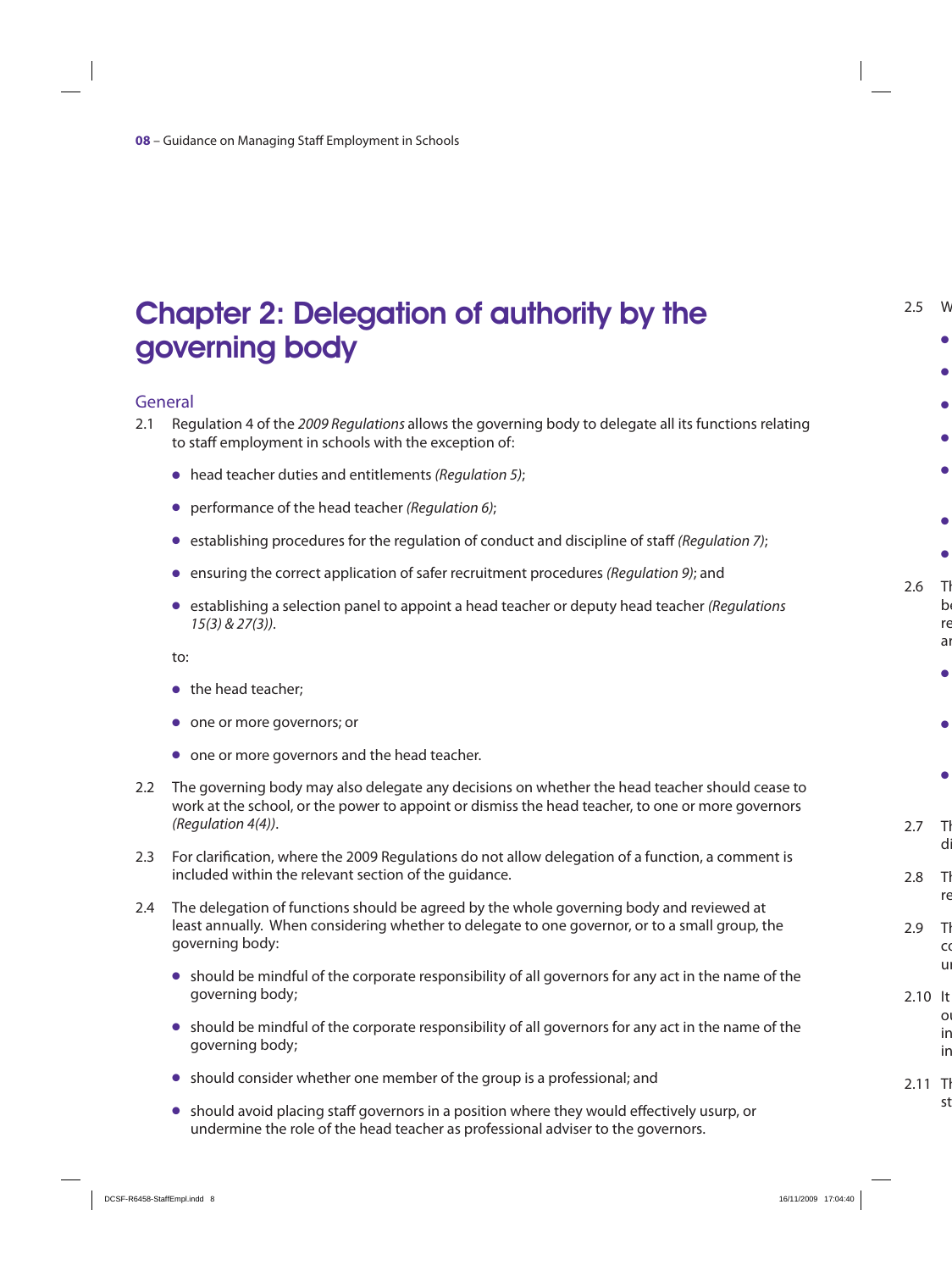- 2.5 When considering whether to delegate to the head teacher, the governing body should consider:
	- $\bullet$  the regulatory position described in paragraph 2.1;
	- $\bullet$  the person's level of experience;
	- whether the functions relate to senior management;
	- $\bullet$  whether an appeals process might be compromised;
	- O in schools with a religious character, any agreed staffing policies which provide for governor involvement in the interests of preserving the school's religious character;
	- $\bullet$  the views of the head teacher; and
	- O the desirability or otherwise of so delegating, and the advantages and disadvantages of doing so.
- 2.6 The governing body should also agree under what circumstances the delegated functions will be removed from the head teacher, how the removal will be implemented and who may assume responsibility for the functions that have been removed. Particular issues that should be considered are where:
	- O a head teacher is subject to suspension, disciplinary procedures, disciplinary sanctions or capability procedures;
	- $\bullet$  the local authority has made representations to the chair of the governing body regarding serious concerns about the performance of the head teacher; and
	- O the head teacher has failed to abide by the financial limits agreed by the governing body for any school purpose.
- 2.7 The head teacher should have the opportunity to make representations on any decisions to discontinue delegated functions.
- 2.8 The governing body should also agree if, and under what circumstances, delegated functions will be restored and how the restoration will be implemented.
- 2.9 The governing body should consider and agree whether the delegation of functions should continue in the event of an acting head teacher being used or if the deputy head teacher is asked to undertake the duties of the head teacher in the long term absence of the head teacher.
- 2.10 It is recommended that the governing body delegates functions relating to staff appointments outside of the leadership group and all dismissals to the head teacher, unless it thinks this would be inappropriate. Subsequent appeals procedures should be delegated to one or more governors not involved in the original determination in order to provide a greater degree of impartiality.
- 2.11 The governing body should document fully all decisions made, and may want to consider the use of standing orders.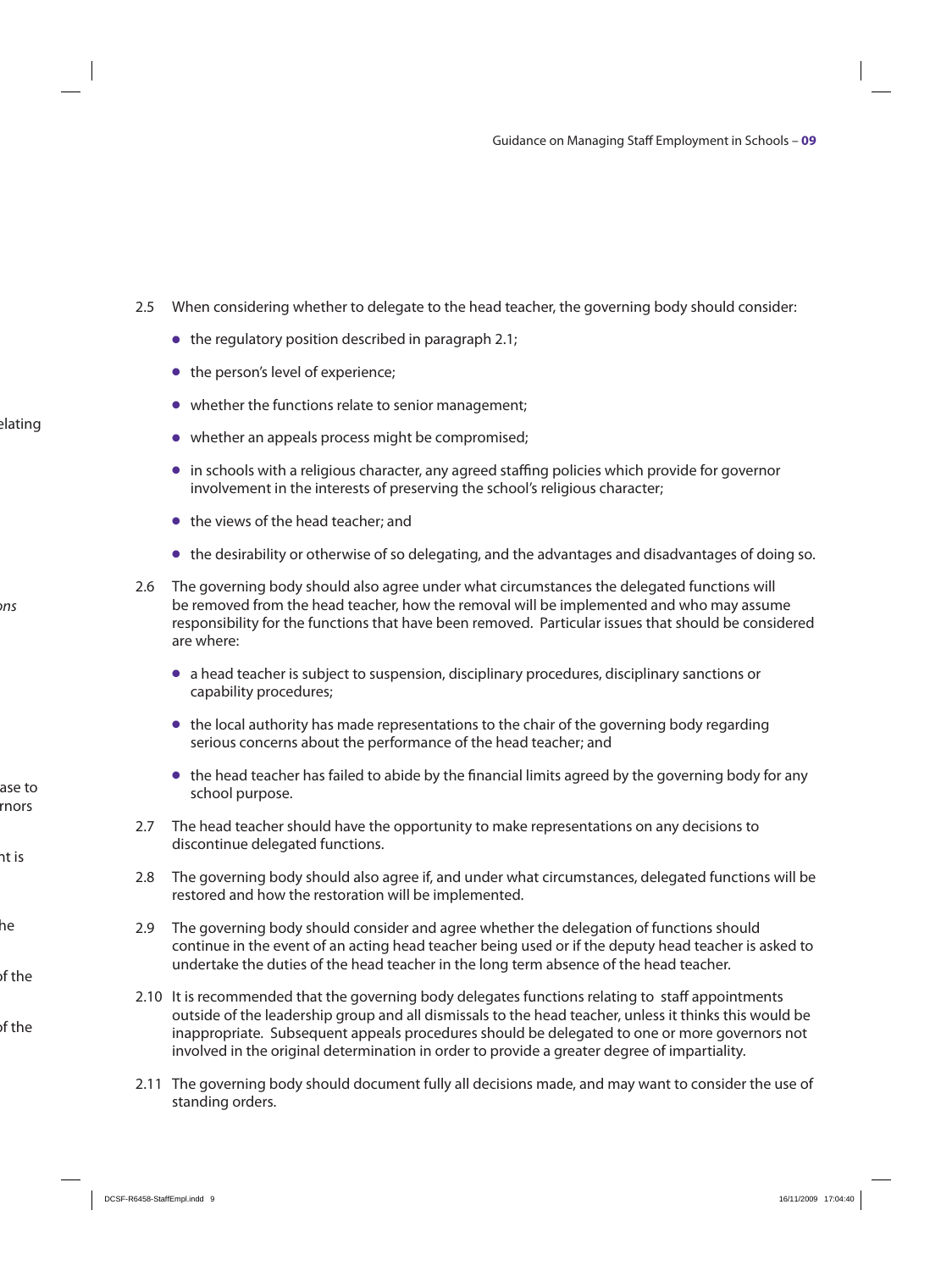- 2.12 Where functions have been delegated, the person, or persons, to whom the functions have been delegated cannot delegate the functions to another person or persons.
- 2.13 If the functions relating to appointments and dismissals of teachers (other than the head teacher or deputy head teacher) and support staff are not delegated to the head teacher, the head teacher has a right to attend and offer advice at all relevant proceedings. Any advice given must be considered by the governor, or governors to whom the delegation has been made (Regulation 4(3).

#### Schools that have had their delegated budget suspended

#### Community, voluntary controlled, community special and maintained nursery schools

- 2.14 If a school has had its delegated budget suspended, Part 1 of Schedule 2 to the 2002 Act applies (instead of the 2009 Regulations) for the duration of the suspension (Section 35(7) of the 2002 Act). Part 1 of Schedule 2 provides that the local authority must determine the arrangements for the staffing of the school.
- 2.15 The local authority may appoint, suspend and dismiss staff at the school as it thinks fit. If the local authority exercises any of these functions, it must consult with the governing body as it thinks fit.
- 2.16 In relation to reserved teachers at **voluntary controlled schools,** the local authority must apply the provisions set out in Chapter 10, paragraph 10.5.

#### Foundation, voluntary aided and foundation special schools

- 2.17 If a school has had its delegated budget suspended, the 2009 Regulations continue to apply, but subject to the provisions of Part 2 of Schedule 2 to the 2002 Act, for the duration of the suspension (Section 36(7) of the 2002 Act). Part 2 of Schedule 2 provides that the local authority must determine the arrangements for the staffing of the school.
- 2.18 The governing body must not appoint or dismiss any teacher without the consent of the local authority.
- 2.19 The local authority may give the governing body directions:
	- O after consulting with the governing body, as to the educational qualifications of the teachers to be appointed for giving secular education;
	- O requiring the governing body to dismiss any teacher at the school.
- 2.20 The local authority may give the governing body or, where a trust deed relating to the school provides for someone other than the governing body to be entitled to control the occupation and use of the school premises, the person controlling the use of the premises directions as to the number and conditions of service of people employed at the school for the purposes of care and maintenance of the school premises.

#### Schools that have an interim executive board (IEB)

2.21 An IEB takes on the responsibilities of the governing body. Therefore, in the case of an IEB, any reference to a governing body should be read as an IEB (Section 66 of the Education and Inspections Act 2006).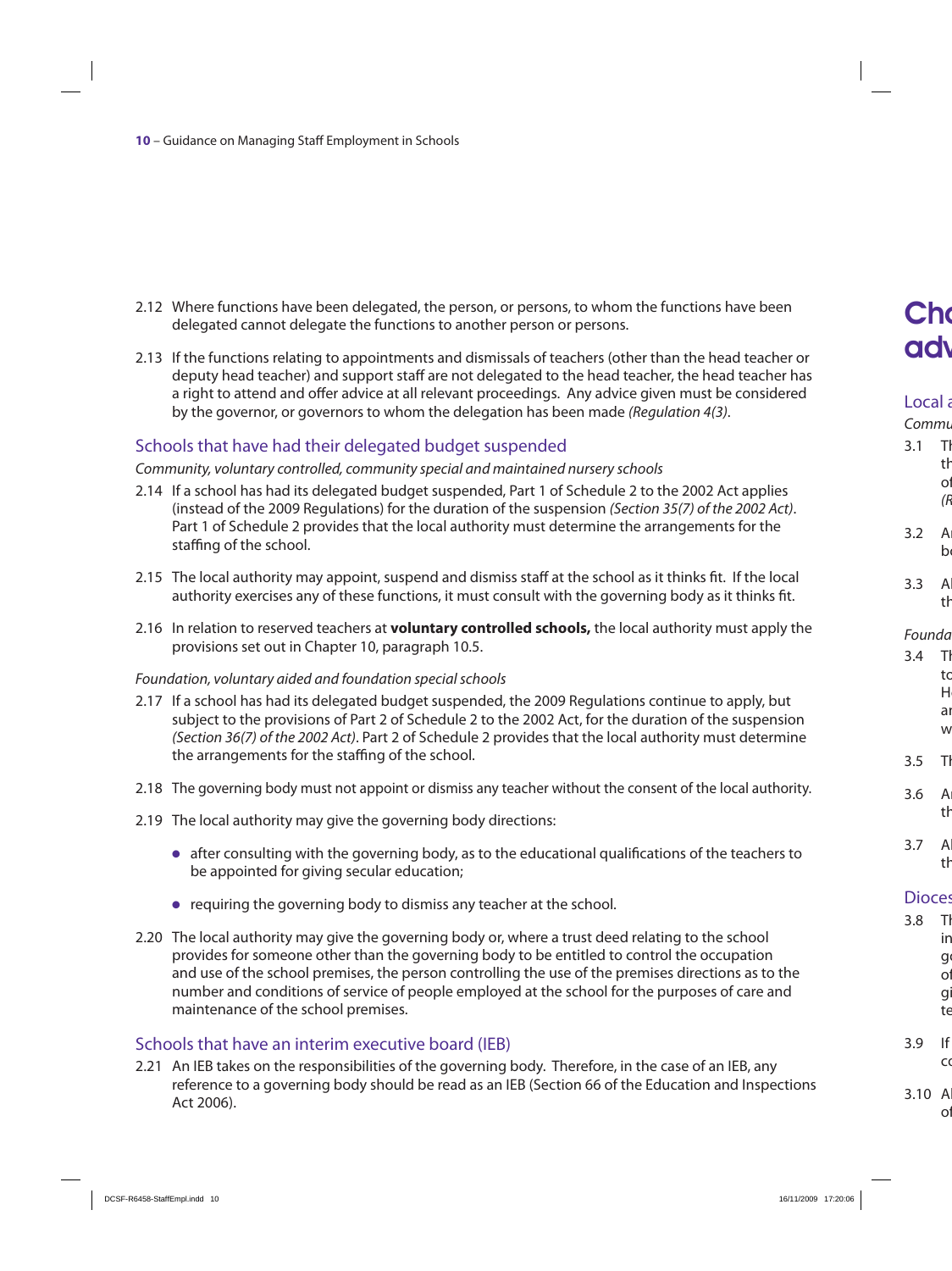### Chapter 3: Local and diocesan authorities' advice

#### Local authority's entitlement to give advice

Community, voluntary controlled, community special and maintained nursery schools

- 3.1 The local authority has a statutory entitlement to send a representative to all proceedings relating to the selection or dismissal of any teacher (including the head teacher and deputy head teacher) and offer advice. If the local authority decides to send a representative they must be allowed to attend (Regulation 14).
- 3.2 Any advice offered by the local authority at these proceedings must be considered by the governing body (or those to whom the function has been delegated) when reaching a decision.
- 3.3 All advice offered by the local authority, and decisions made by the governing body in the light of that advice should be fully documented.

#### Foundation, voluntary aided and foundation special schools

- 3.4 The local authority does not have any statutory entitlement to advise the governing body in relation to the appointment and dismissal of teachers (including head teachers and deputy head teachers). However, it may do so where, and to the extent that, an agreement between the governing body and the local authority provides for it to do so. Any agreement must be in writing and give details of what advisory entitlements the local authority has been given (Regulation 26).
- 3.5 The governing body may terminate the agreement by giving notice in writing.
- 3.6 Any advice offered by the local authority, in accordance with the agreement, must be considered by the governing body (or those to whom the function has been delegated) when reaching a decision.
- 3.7 All advice offered by the local authority and decisions made by the governing body in the light of that advice should be fully documented.

#### Diocesan authority advice

- 3.8 The diocesan authority does not have any statutory entitlement to advise the governing body in relation to the appointment and dismissal of teachers. However, it is recommended that the governing bodies of foundation, voluntary controlled and voluntary aided schools which are Church of England or Roman Catholic Church schools agree, in writing, with the diocesan authority to give it the same advisory rights as the local authority in relation to the appointment or dismissal of teachers at the school.
- 3.9 If an agreement is in place, any advice offered should be considered by the governing body and/or committee or person to whom the functions have been delegated.
- 3.10 All advice offered by the diocesan authority, and decisions made by the governing body, in the light of that advice should be fully documented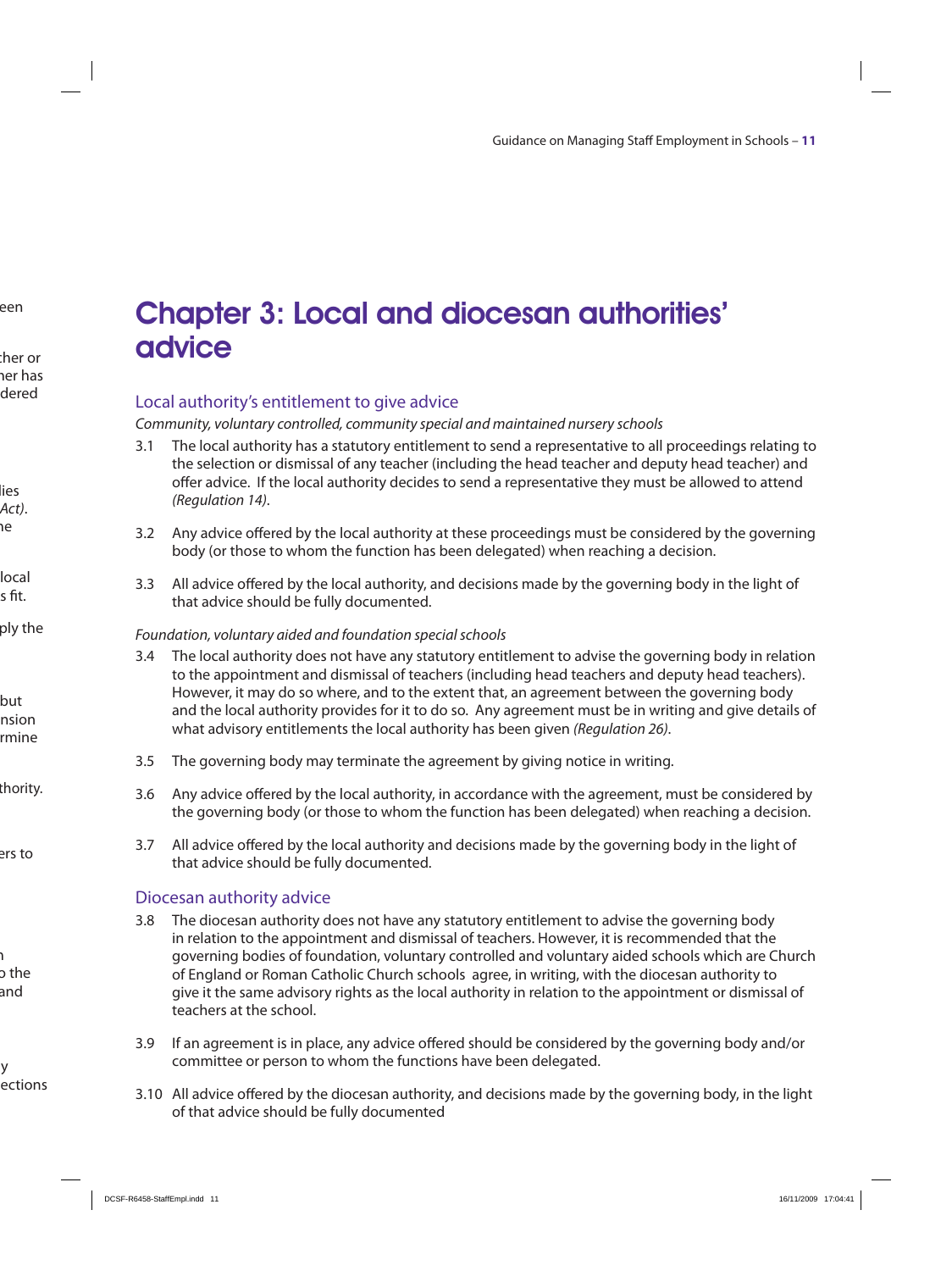# Chapter 4: Appointing Staff

#### General

- 4.1 It is recommended that the process for selecting the best individual for the post is agreed at the start of the process and follows best employment practices. This should include the mechanism for choosing those for the short list and the successful candidate. The process should be documented fully and adhered to unless there is good reason not to. If the process is not adhered to, the details and reasons why should be documented fully. Safer recruitment procedures should be used in line with Safeguarding Children and Safer Recruitment in Education (see also paragraphs 4.5, 4.6 and 4.7). Governing bodies and those to whom responsibility for making appointments has been delegated may find it helpful to obtain external advice.
- 4.2 Advice on best employment practices can be obtained from ACAS, Directgov, the local authority and the diocese.
- 4.3 A *trust school* is a foundation school with a foundation, and the foundation (or trust) has the opportunity to make its views known through the governors it appoints to the governing body in the same way as the foundations of voluntary schools.

#### Type of contract

- 4.4 In the case of *community, voluntary controlled, community special and maintained nursery schools*, where the governing body approves, identifies, selects or recommends a person for appointment, it must determine whether the person is to be appointed (Regulation 12(1)):
	- $\bullet$  under a contract of employment by the local authority;
	- O otherwise than under a contract of employment by the local authority; or
	- O by the governing body otherwise than under a contract of employment (a contract for service).
- 4.5 In the case of *foundation, voluntary aided and foundation special schools* where the governing body selects a person for appointment, it may appoint that person (Regulation (24(1)):
	- O under a contract of employment with the governing body; or
	- O otherwise than under a contract of employment with the governing body (a contract of service).

#### Safeguarding checks

4.6 Governing bodies must undertake the relevant safeguarding checks when appointing school staff (Regulation 12 &24). Guidance on the checks and the records that must be kept are contained within 'Safeguarding Children and Safer Recruitment in Education' It is important that governing bodies refer to this document when recruiting staff. This applies to all schools and to everyone that comes into regular contact with children, including staff employed under contract of service and voluntary staff.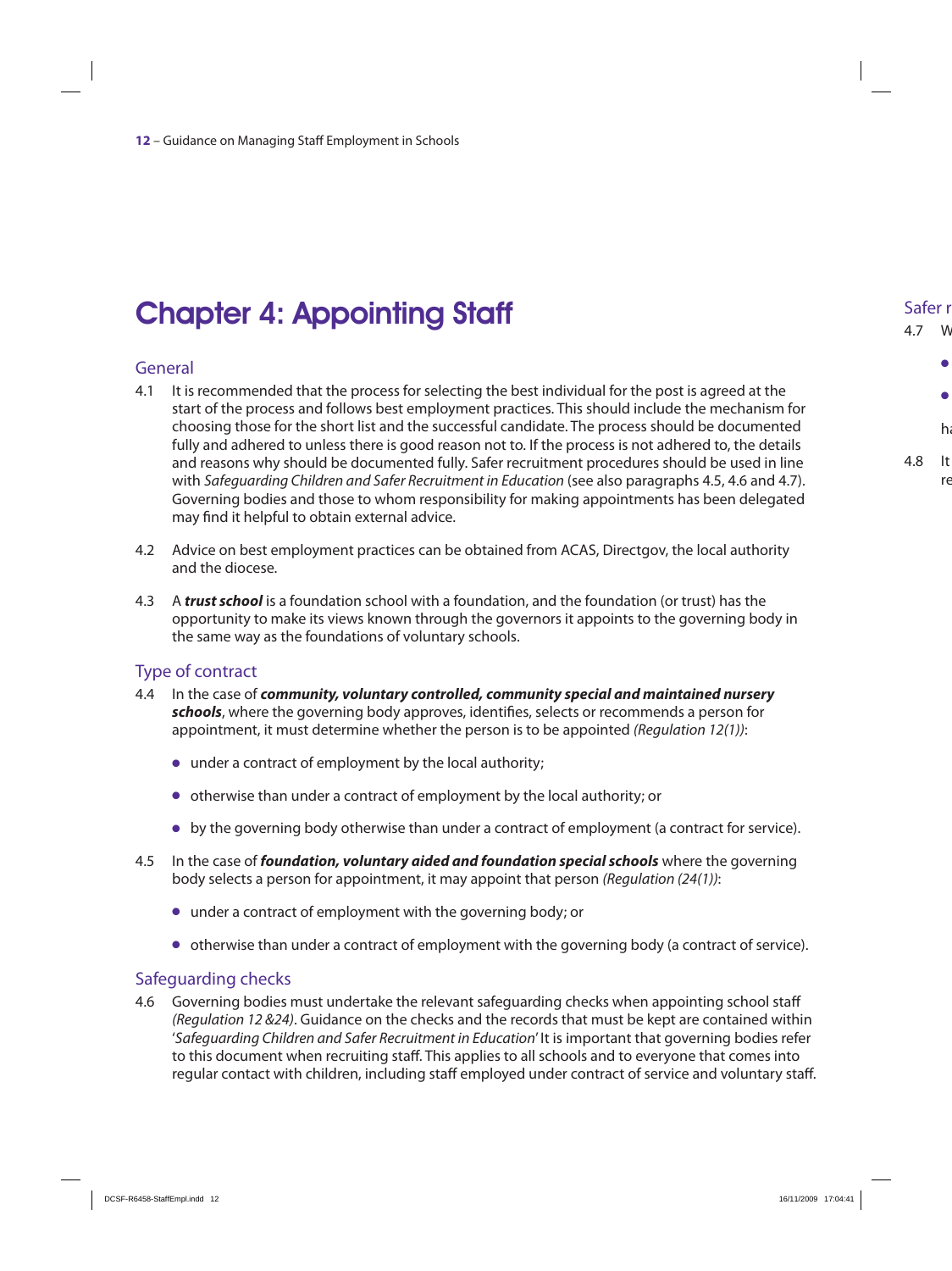#### Safer recruitment training

4.7 With effect from 1st January 2010, the governing body must ensure that (Regulation 9):

- O any person who interviews an applicant for a post; or
- O in the case where a selection panel is appointed for that purpose, at least one panel member,

has completed safer recruitment training approved by the Secretary of State.

4.8 It is recommended that the governing body involves the person who has undergone safer recruitment training at all stages of the appointment process.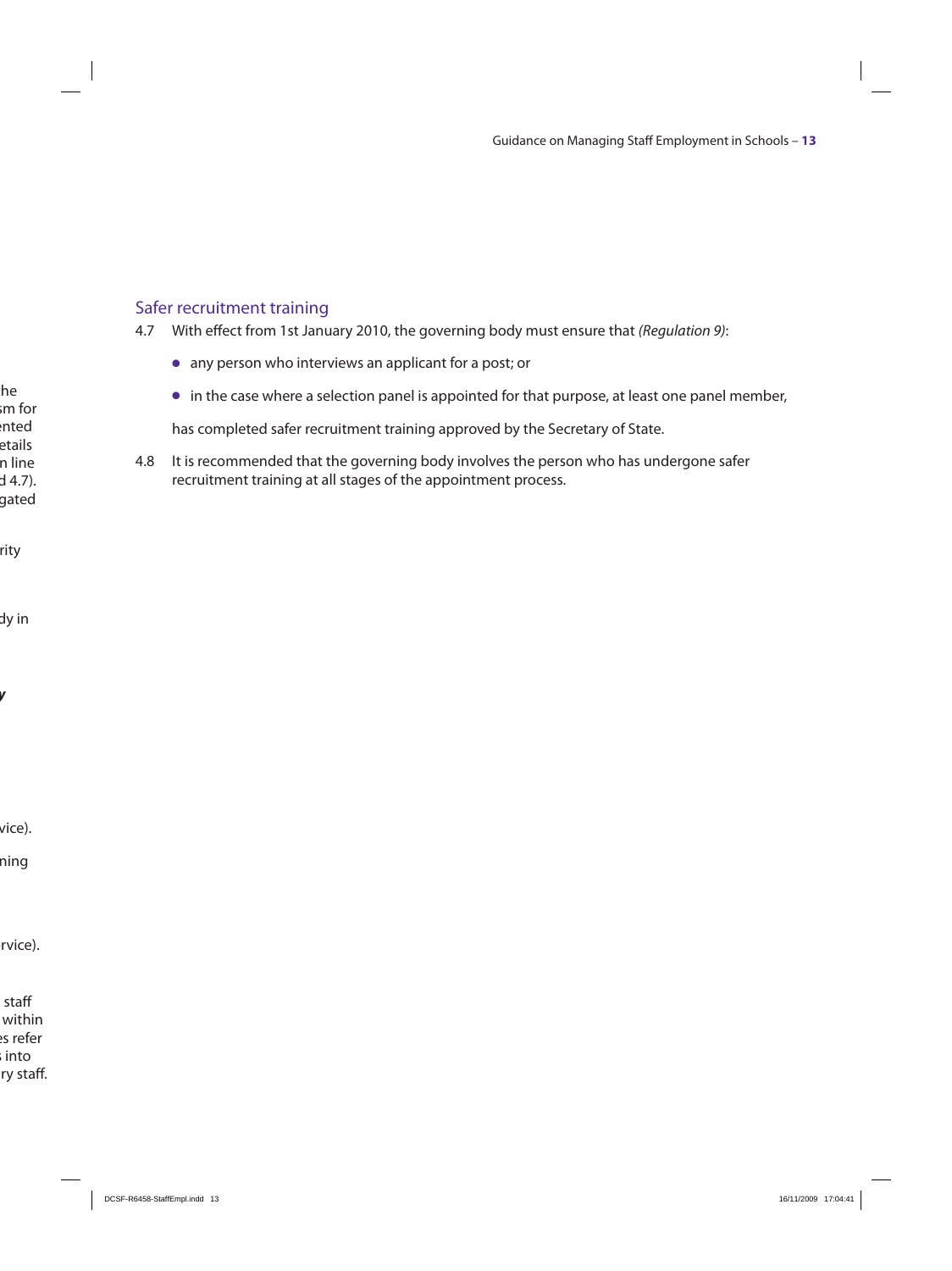### Chapter 5: Appointing a head teacher or deputy head teacher

#### General

- 5.1 The 2002 Act (Sections 35(3) and 36(3)) requires every school to have a head teacher and limits the number of head teachers at a school to one, although the post may be job shared. The head teacher must be paid under the terms and conditions specified in the "School Teachers' Pay and Conditions Document".
- 5.2 The only exception to this is where a school has two, or more, head teachers of department, the individuals holding the posts of head teacher of department may continue in those posts until one of them ceases to hold the post. At that point, all head teacher of department posts cease to exist and must be replaced by a single post of head teacher of the school. Up to this point, each head teacher of department must exercise the functions of the head teacher of a school as if each department were a separate school (Regulation 6 of the Education Act 2002 (Modification and Transitional Provisions) (England) Regulations 2003).
- 5.3 Where there is a vacancy for a head teacher someone must be appointed as acting head teacher, pending the appointment of a head teacher (Section 35(3) and 36(3) of the 2002 Act). The use of an acting head teacher is a temporary measure and does not relieve the duty on the governing body to appoint a new head teacher and the governing body should continue to be proactive in filling the vacancy as soon as is practicably possible. The deputy head teacher is not required to undertake the duties of the head teacher pending the appointment of a head teacher.
- 5.4 If the head teacher is absent from the school, the "School Teachers Pay and Conditions Document" requires the deputy head teacher to undertake the professional duties of the head teacher as required by the head teacher, the local authority (in the case of community, voluntary controlled, *community special and maintained nursery schools*) or the governing body (in the case of *foundation, foundation special or voluntary aided schools*). This arrangement should only be used short term. Where a headteacher is absent for a long period the governing body should appoint an acting head teacher rather than require the deputy head teacher to undertake the head teacher's duties.
- 5.5 There is no legal obligation for a school to have a deputy head teacher, or any limit on the number of deputies a school may have.
- 5.6 The appointment of head teachers and deputy head teachers in community, voluntary controlled, *community special and maintained nursery schools* is covered by regulation 15.
- 5.7 The appointment of head teachers and deputy head teachers in *foundation, foundation special or voluntary aided schools* is covered by regulation 26.
- 5.8 When making any appointments, due consideration must be given to the requirements of discrimination legislation and should also be given to best employment practices.
- 5.9 Reference should also be made to Chapter 3 in relation to any advice offered by local and diocesan authorities.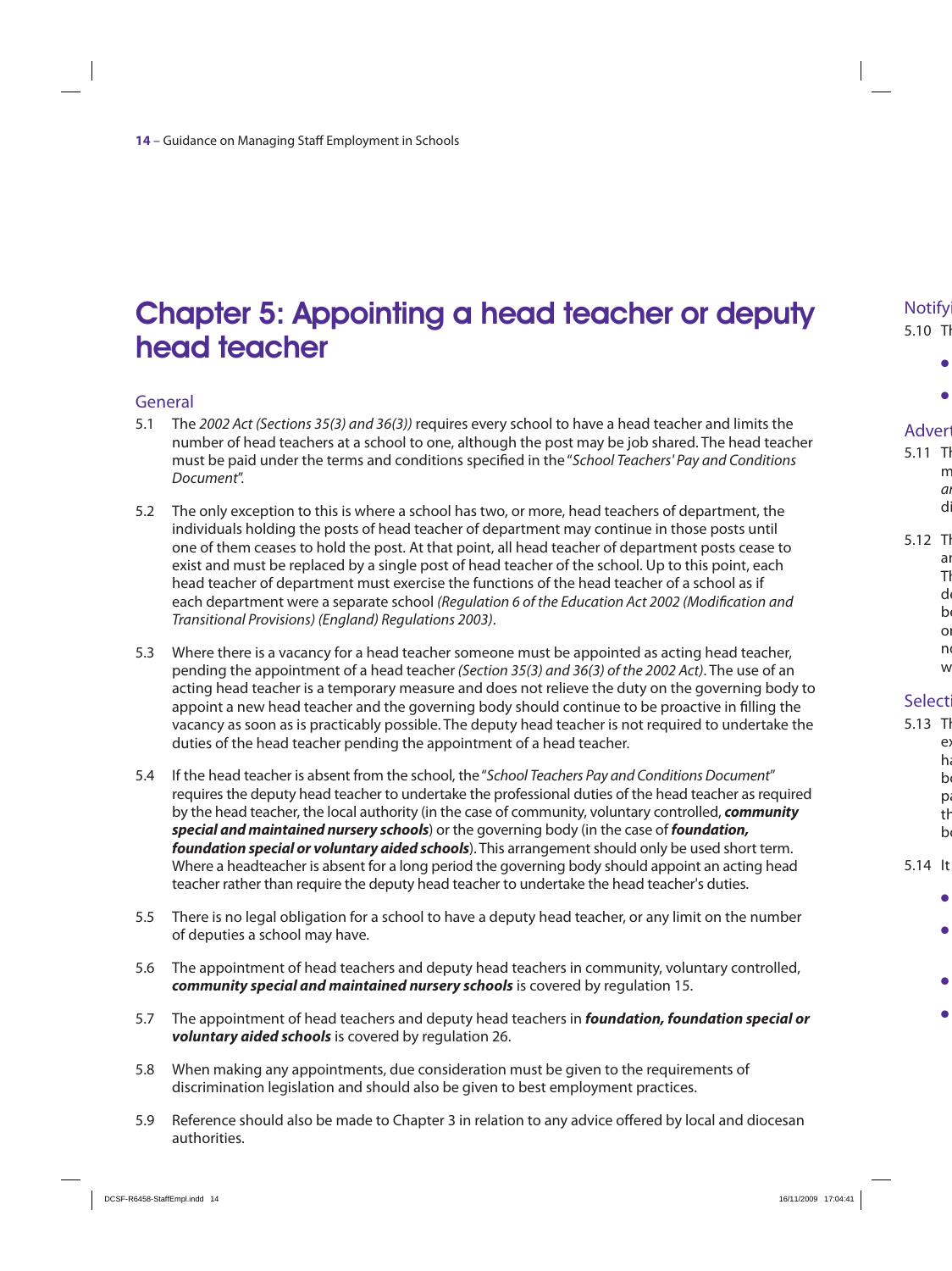#### Notifying the local authority of the vacancy

5.10 The governing body must notify the local authority in writing of (Regulation 15(1) and 27(1)):

- any vacancy for the head teacher; and
- O where it identifies either a current or new post of deputy head teacher as one to be filled.

#### Advertising the post of head teacher and deputy head teacher

- 5.11 The 2009 Regulations specify that the governing body must advertise the vacancy or post in such manner as it considers appropriate, unless it has good reason not to (Regulations (15(2), 15(7), 27(2) and 27(7)). It is recommended that the governing body seeks advice from their local authority and diocesan authority, before deciding not to advertise.
- 5.12 The appointment process should be conducted in a fair and open manner that does not contravene any discrimination legislation and includes safer recruitment measures (see paragraph 4.6 and 4.8). The governing body should consider the most appropriate way of advertising the post. It should decide the best way of reaching its target audience, taking into consideration the type of media to be used and the level of exposure the advertisement will receive. A decision not to advertise should only be taken if the governing body can demonstrate there is good reason not to and that it does not leave them open to challenge. All decisions should be documented fully, as the governing body will need to demonstrate that it has acted reasonably if it is challenged.

#### Selection panel

- 5.13 The governing body must appoint a selection panel consisting of at least three of its members, excluding the head teacher. As three is the minimum number of panel members it is possible to have all the governing body on the selection panel. In deciding the size of the panel the governing body needs to be mindful of the possibility that an individual may lodge a grievance against the panel and the fact that in such circumstances the governing body would need to be able to give that person a fair hearing. The appointment of the panel cannot be delegated by the governing body (Regulations 15(3) and 27(3)).
- 5.14 It is the role of the panel to:
	- $\bullet$  select applicants for interview;
	- O notify the local authority, in writing, of the names of applicants selected for interview for the post of head teacher;
	- $\bullet$  interview the applicants selected; and
	- O where appropriate, recommend one of the interviewed applicants to the governing body for approval.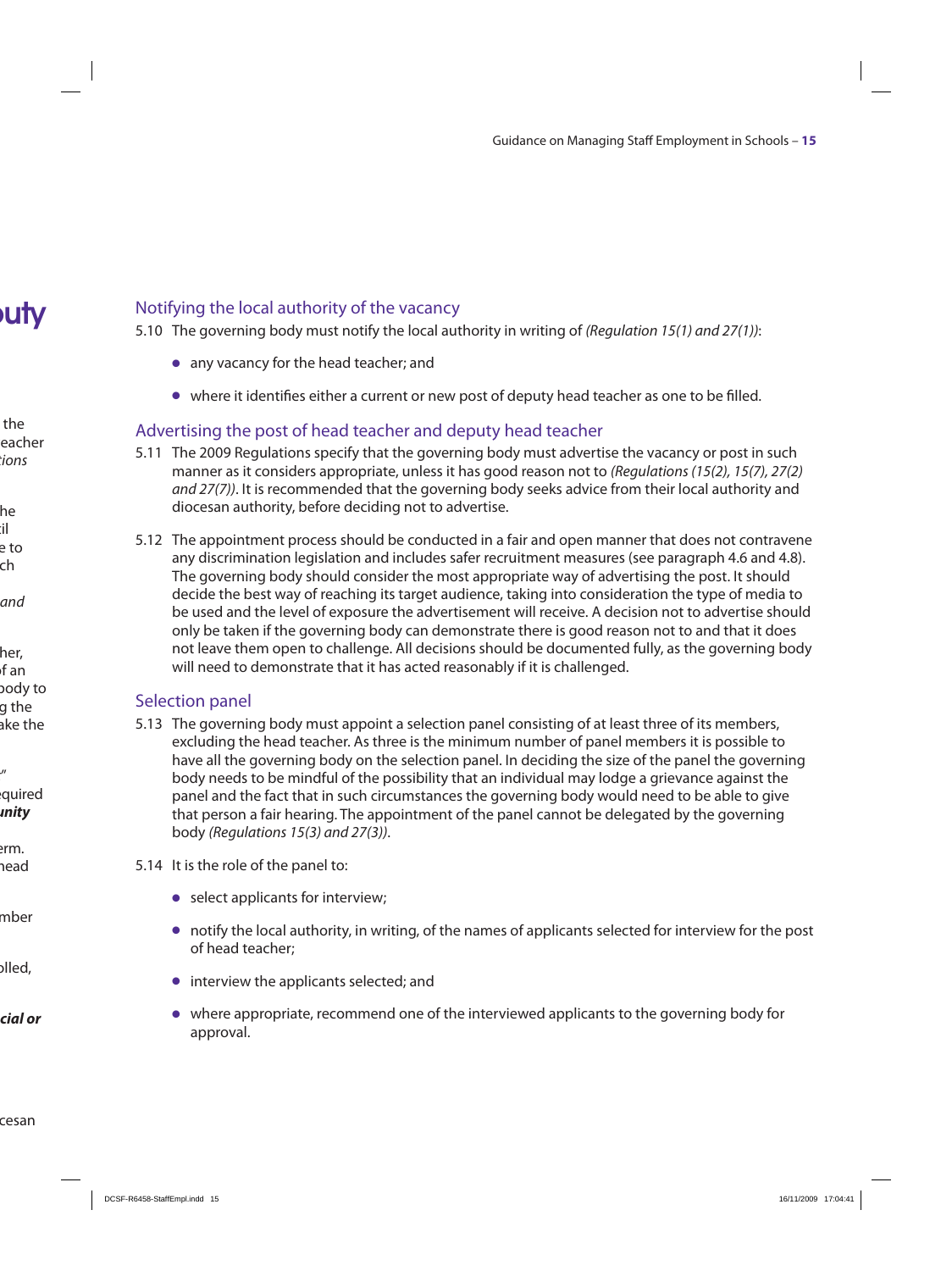#### Local authority representation

- 5.15 The governing body must send the names of the shortlisted candidates for the post of head teacher to the local authority (Regulation 15(3)(a) and  $27(3)(a)$ )). It is also recommended that the panel agrees with the local authority what additional information it needs in order to enable it to decide whether to make written representations about any of the candidates
- 5.16 The local authority may then make written representations to the selection panel where it believes an applicant selected for interview for the post of head teacher is unsuitable. If the representations are received within seven days of the authority receiving the notification referred to above the selection panel must:
	- $\bullet$  consider the representations; and
	- $\bullet$  where it decides to recommend an applicant about whom representations have been received, notify the local authority, in writing, of its reasons (Regulation 15(4) and 27(4)).
- 5.17 In making representations, the local authority should apply the following principles:
	- O representations should only be made where the local authority has evidence to believe the candidate, if appointed, would have a detrimental effect on the performance, management or conduct of the school; and
	- O where the local authority's representative has attended, and given advice at earlier stages of the appointment process, the local authority:
		- should raise any concerns as soon as possible;
		- should always warn the selection panel if its concerns about a candidate are serious enough for it to make written representations should the selection panel include that candidate on its shortlist for interview;
		- should only make representations to register further concerns later in the process if there are new concerns that have only just come to the authority's attention and so could not have been raised when the selection panel notified it of the candidates for interview.

#### Action following recommendation by selection panel

- 5.18 In *community, voluntary controlled, community special and maintained nursery schools*, where the person recommended by the selection panel is approved by the governing body for appointment then, unless they fail the relevant checks, the local authority must appoint that person (Regulation 15(5)).
- 5.19 In *foundation, foundation special or voluntary aided schools* the governing body may appoint the person recommended by the selection panel, unless they fail the relevant checks (Regulation 27(5)).

5.20 If:

 $\bullet$  the selection panel does not make a recommendation to the governing body, or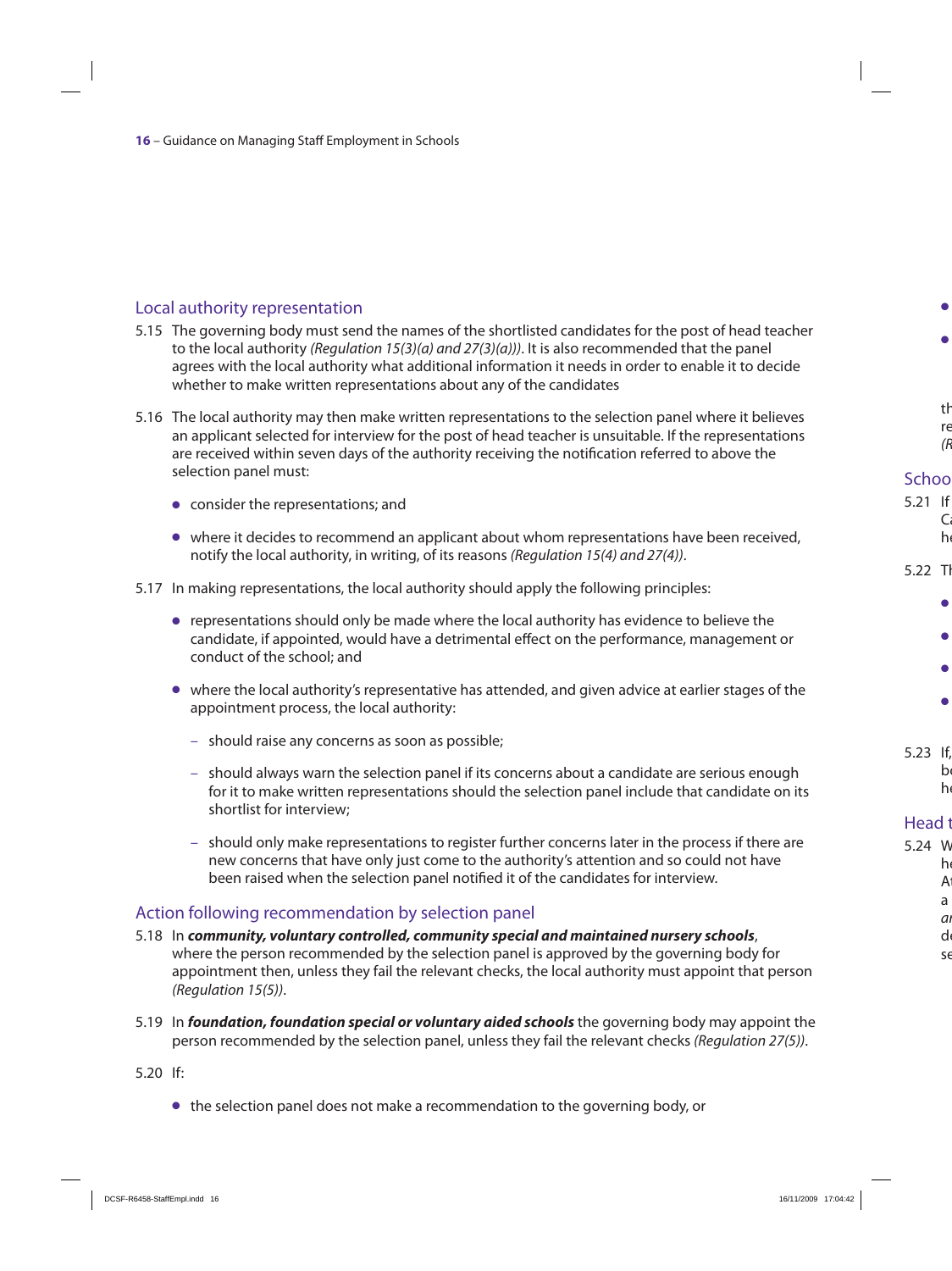- O the governing body does not approve the selection panel's recommendation; or
- O in the case of community, voluntary controlled, community special and maintained nursery schools, the authority declines to appoint the person approved by the governing body because they have failed the relevant checks.

 the selection panel may carry out the selection process again or, in the case of the last two bullets, recommend an existing applicant identified as being suitable through the current selection process (Regulation 15(6) and 26(6)).

#### Schools of Roman Catholic Religious Orders

- 5.21 If the trustees under a trust deed relating to a voluntary aided school are also trustees of a Roman Catholic Religious Order, regulation 34 modifies the selection procedure to be used to fill the post of head teacher. This regulation does not apply to deputy head teacher posts.
- 5.22 The governing body must:
	- $\bullet$  notify the local authority of the vacancy in writing;
	- $\bullet$  notify the Major Superior of the vacancy in writing;
	- O interview those members of the Order who are proposed as candidates by the Major Superior; and
	- O appoint one of the persons interviewed, unless they fail the relevant checks or it has other good reason not to make such an appointment.
- 5.23 If, after interviewing the candidates proposed by the Major Superior of the Order, the governing body decides, for good reason, not to appoint any of them, the standard procedure for appointing a head teacher must be used to fill the post (see paragraphs 5.10 to 5.20).

#### Head teachers of departments

5.24 Where a school has two or more head teachers of department, the people holding the posts of head teacher of department may continue in that post until one of them ceases to hold the post. At that point, all head teacher of department posts must cease to exist and must be replaced by a single post of head teacher of the school (Regulation 6 of the Education Act 2002 (Modification and Transitional Provisions) (England) Regulations 2003). Up to this point, each head teacher of a department must exercise the functions of a head teacher of a school as if each department were a separate school.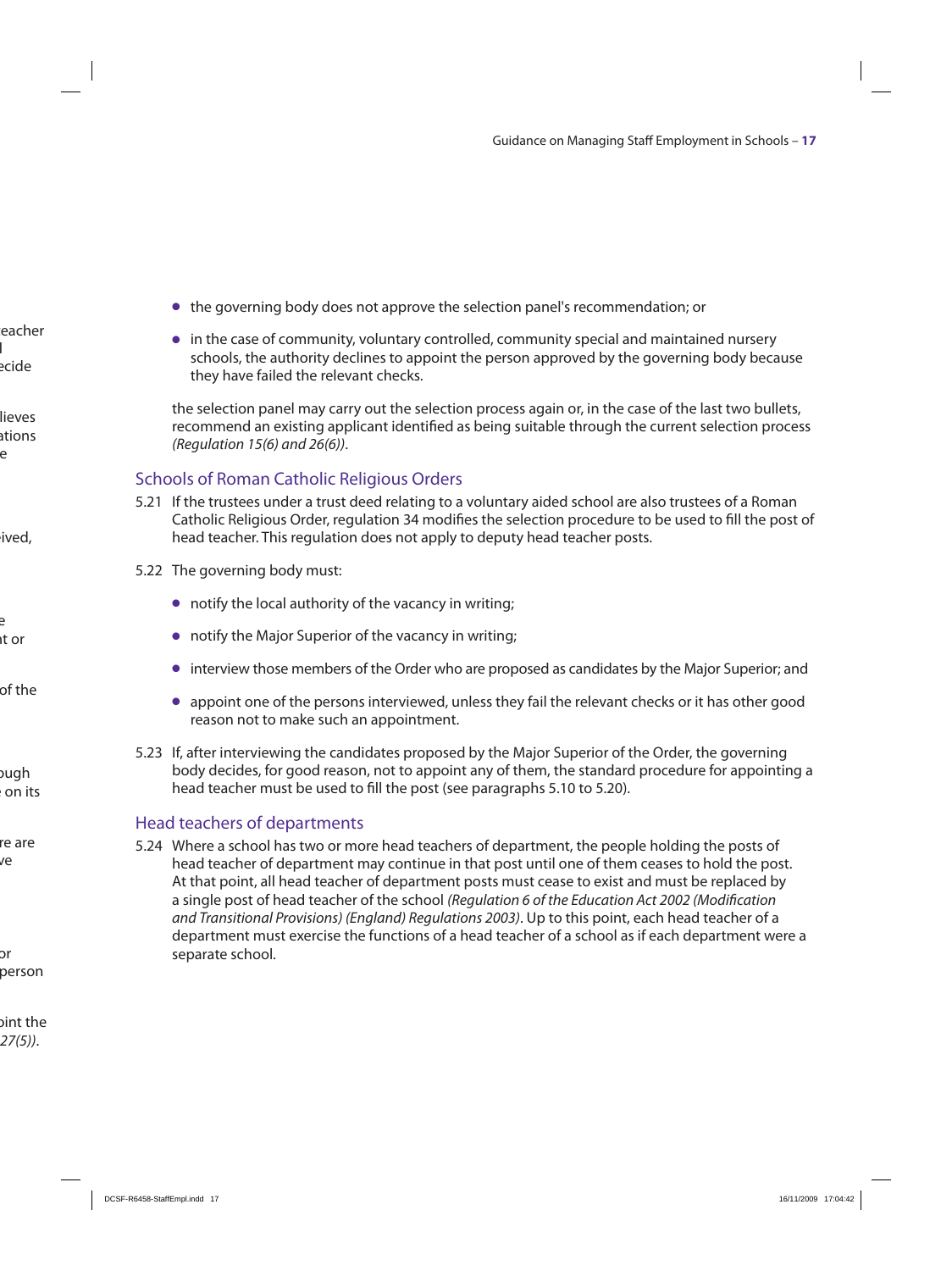### Chapter 6: Appointment of teachers other than head teachers or deputy head teachers

#### General

- 6.1 Reference should also be made to Chapter 3 for the rights local and diocesan authorities have to give advice.
- 6.2 With the exception of paragraph 6.9, Chapter 6 applies to all maintained schools.
- 6.3 Under Regulations 4(1) and 4(2) the governing body may delegate any of its functions relating to the appointment of teachers, other than head teacher or deputy head teachers, to:
	- $\bullet$  the head teacher; or
	- $\bullet$  one or more governors; or
	- the head teacher and one or more governors.
- 6.4 If the delegation is made to governors only, the head teacher is entitled to attend all relevant procedures and offer advice which the governor or governors must consider (Regulation 4(3)).
- 6.5 When selecting a person for appointment, the governing body should be mindful of the requirements of discrimination legislation and should follow best employment practices.
- 6.6 Where the governing body decides to recruit a teacher to a post that is to be filled for a period of more than 4 months, it must send a specification of the post to the local authority (Regulations 16(2) and 28).
- 6.7 In the interest of fair and open recruitment, consideration should be given to advertising the post and how best to bring it to the attention of persons qualified to fill it, including making use of any the local authority's advertising publications.
- 6.8 All decisions made by the governing body should be documented fully.
- 6.9 For *community, voluntary controlled, community special and maintained nursery schools* the local authority must appoint the person selected by the governing body, unless they fail the relevant checks (Regulation 16(3)). If the local authority declines to appoint a person selected by the governing body, the governing body may select an existing candidate or repeat the selection process in full (Regulation 16(4)). For *foundation, voluntary aided and foundation special schools*, there are no similar requirements.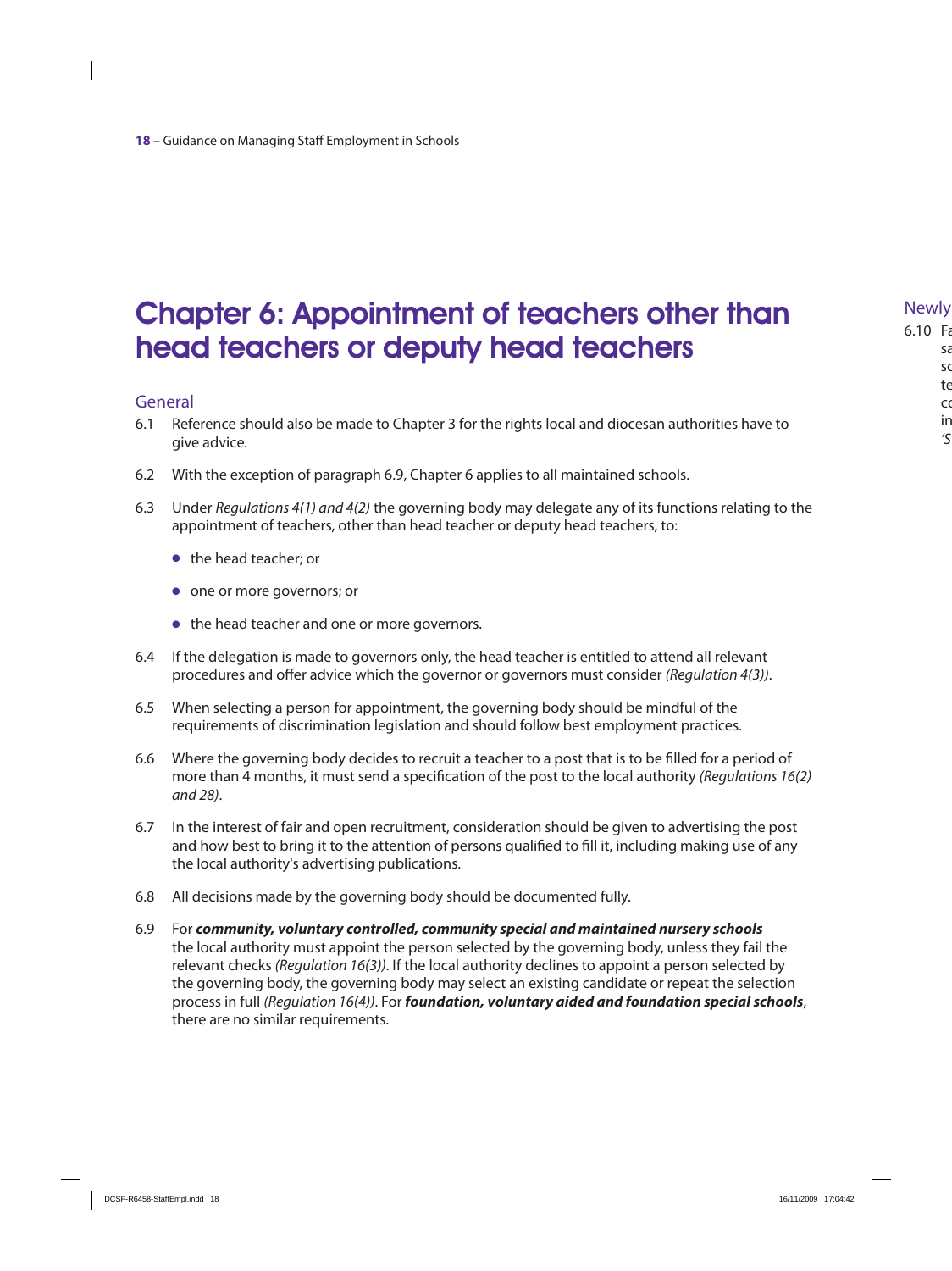#### Newly Qualified Teachers (NQT)

6.10 Failure to complete the induction period (which cannot be served in pupil referral units) satisfactorily means that the NQT is no longer eligible to be employed as a teacher in a maintained school, a maintained nursery school, a non-maintained special school or a pupil referral unit. If the teacher is appealing the decision, the school has discretion whether to terminate the teacher's contract within 10 days or await the outcome of the appeal. Individuals who have failed their induction cannot be employed as an unqualified teacher. Further guidance can be found in 'Statutory Guidance on Induction for Newly Qualified Teachers in England.'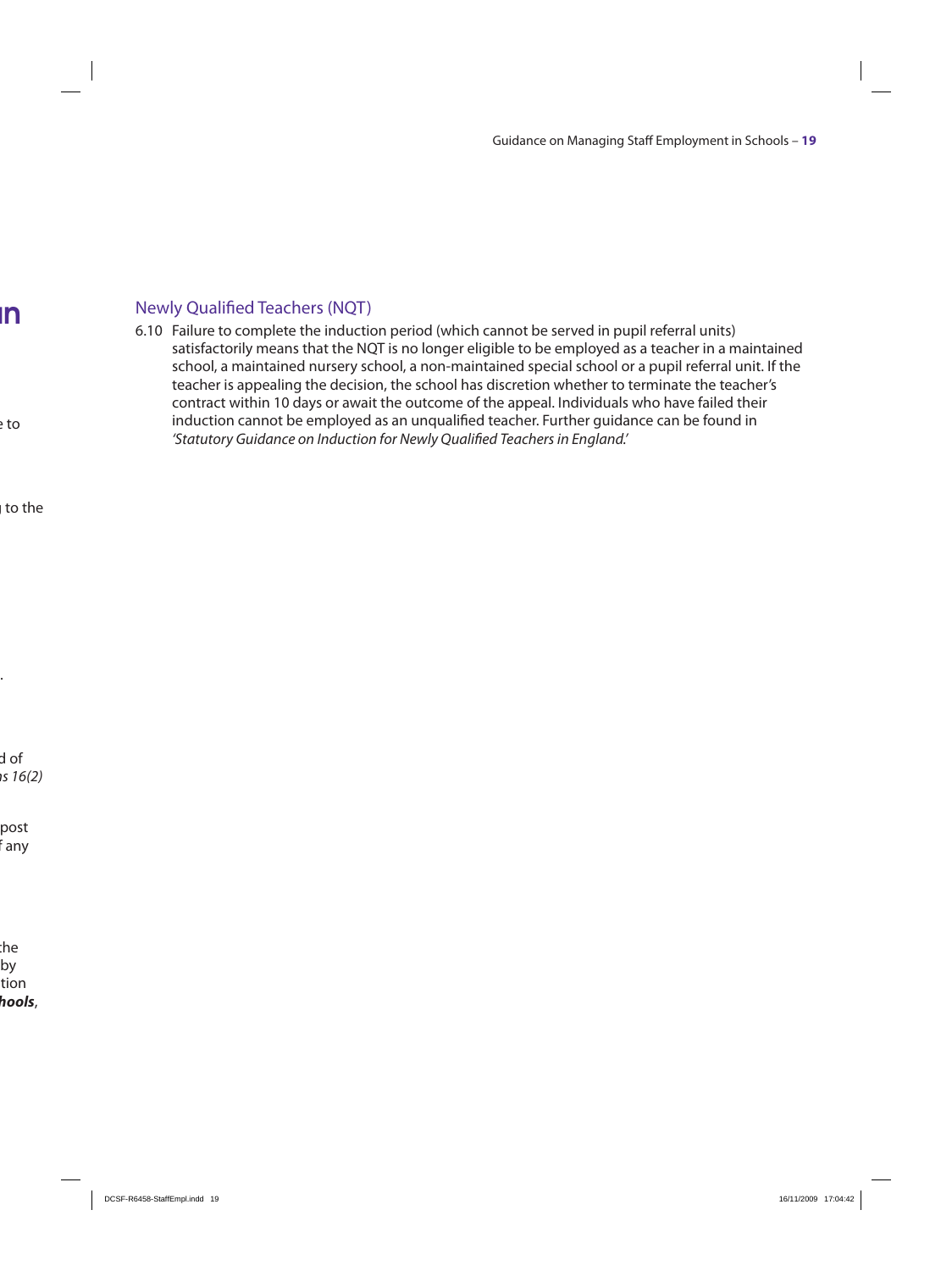# Chapter 7: Appointment of support staff

#### General

- 7.1 Under regulation 4, the governing body may delegate any of their functions relating to the appointment of support staff to:
	- the head teacher; or
	- $\bullet$  one or more governors; or
	- $\bullet$  the head teacher and one or more governors.

When selecting a person for appointment the governing body should be mindful of the requirements of discrimination legislation and should follow best employment practices. In the interest of fair and open recruitment consideration should be given to advertising the post and how best to bring it to the attention of suitable candidates, including making use of any local authority's advertising publications. In addition to the gross per annum salary, it is advised that any advertisements also state the actual pro ratad amount that will be paid.

- 7.2 In *foundation, voluntary aided and foundation special schools*, the appointment of support staff is the responsibility of the governing body unless the governing body and the local authority have agreed that such appointments will be made by the authority (Regulation 29).
- 7.3 The rest of this section applies only to *community, voluntary controlled, community special and maintained nursery schools*.
- 7.4 Governing bodies should be mindful of their obligations under equal pay legislation when making recommendations about support staff pay and grading. Any such recommendation may have implications for other staff working for the local authority.
- 7.5 In putting together the job specification for the post, the governing body should refer to the agreed local authority job profiles and associated guidance. When considering what grade to recommend for the post, the governing body may wish to seek advice from the local authority which has greater experience of determining the appropriate grades for individual posts.
- 7.6 Where the governing body wishes to employ support staff to take on a new kind of role that does not have a direct comparator within the local authority, it should consult the local authority at the point of determining the job specification. The governing body should consider any pay and grading issues the local authority may raise before putting forward a formal recommendation.
- 7.7 The governing body may recommend a person to the local authority for appointment. The recommendation must include a job specification which contains (Regulations 17(1) & 17(2)):
	- $\bullet$  the duties to be performed;
	- $\bullet$  the hours of work (where the post is part time);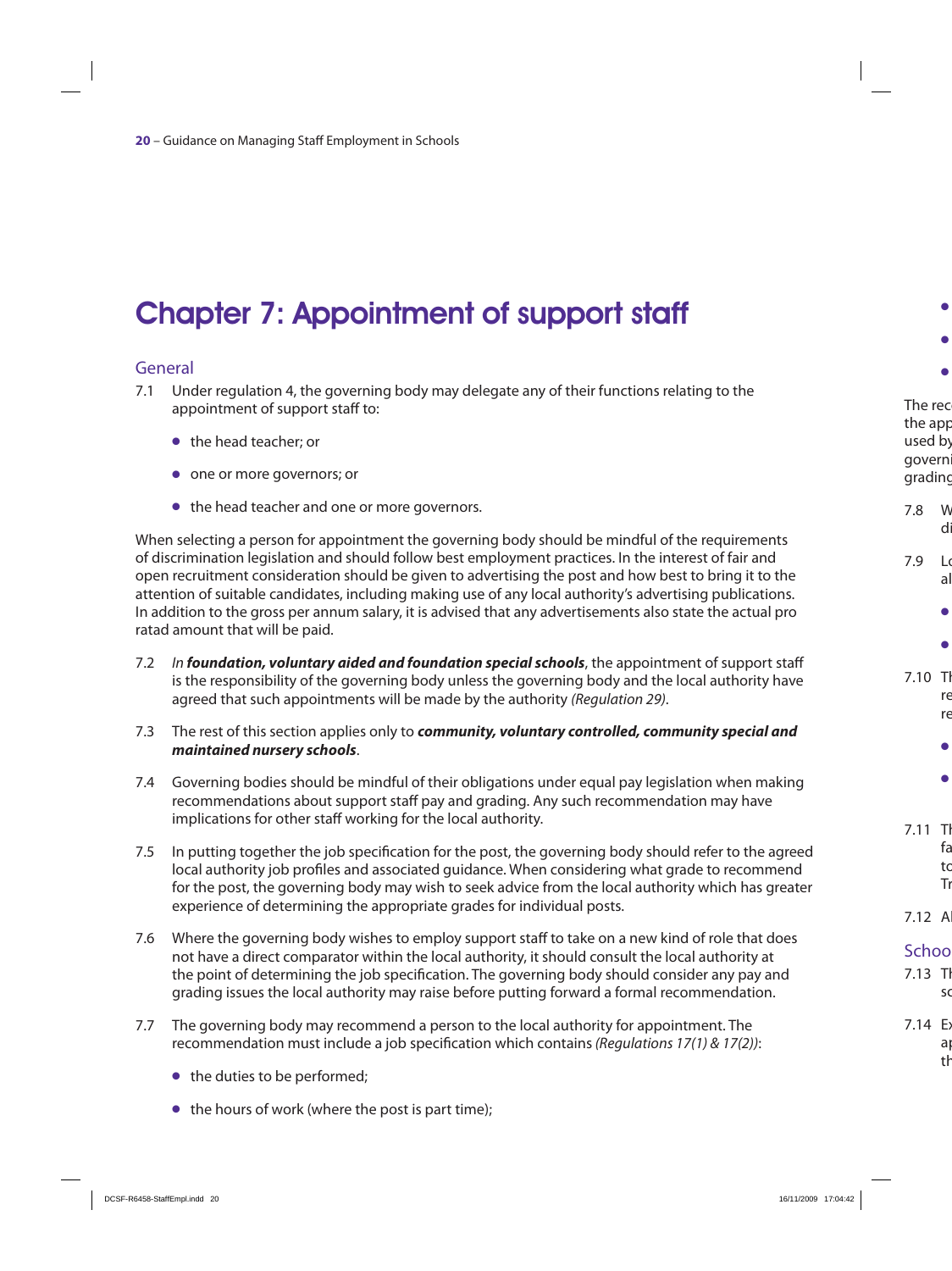- $\bullet$  the duration of the appointment;
- $\bullet$  the grade; and
- **•** the remuneration.

The recommendations should include sufficient detail to allow the local authority to come to a view on the appropriateness of the recommendation and the grade recommended must be on the scale of grades used by the local authority (Regulation 17(3)). In making the recommendations on pay and grading, the governing body should have regard to the responsibilities of the post and to the pay scales, terms and grading applicable for similar roles or work throughout the Local Authority area.

- 7.8 Where the local authority has discretion with regard to remuneration, it must exercise that discretion in accordance with the governing body's recommendation (Regulation 17(4)).
- 7.9 Local authorities have discretion if any provisions regulating the rates of remuneration or allowances payable to their employees either (Regulation 17(5)):
	- $\bullet$  do not apply to that appointment; or
	- O leave to the authority any degree of discretion as to the rate of remuneration.
- 7.10 The local authority may, within seven days of receiving the job specification, make written representations to the governing body relating to the grade or remuneration to be paid. On receiving such representations, the governing body must (Regulation 17(6)):
	- $\bullet$  consider the representations; and
	- O where it decides not to change the grade or remuneration, notify the local authority in writing of the reasons.
- 7.11 The local authority must appoint the person recommended by the governing body, unless they fail the relevant checks. Contracts should be permanent unless there is good reason for them not to be, and governing bodies should be mindful of the Fixed-term (Prevention of Less Favourable Treatment) Regulations 2002 when considering the use of fixed-term contracts.
- 7.12 All decisions made by the local authority or governing body should be documented fully.

#### School Meals Staff

- 7.13 This section applies to community, voluntary controlled, community special and maintained nursery schools only (Regulation 21).
- 7.14 Except as provided in paragraphs 7.15 and 7.16 the local authority is responsible for the appointment, discipline, suspension and dismissal of school meals staff but before exercising any of these functions it must consult the governing body of the school to such extent as it thinks fit.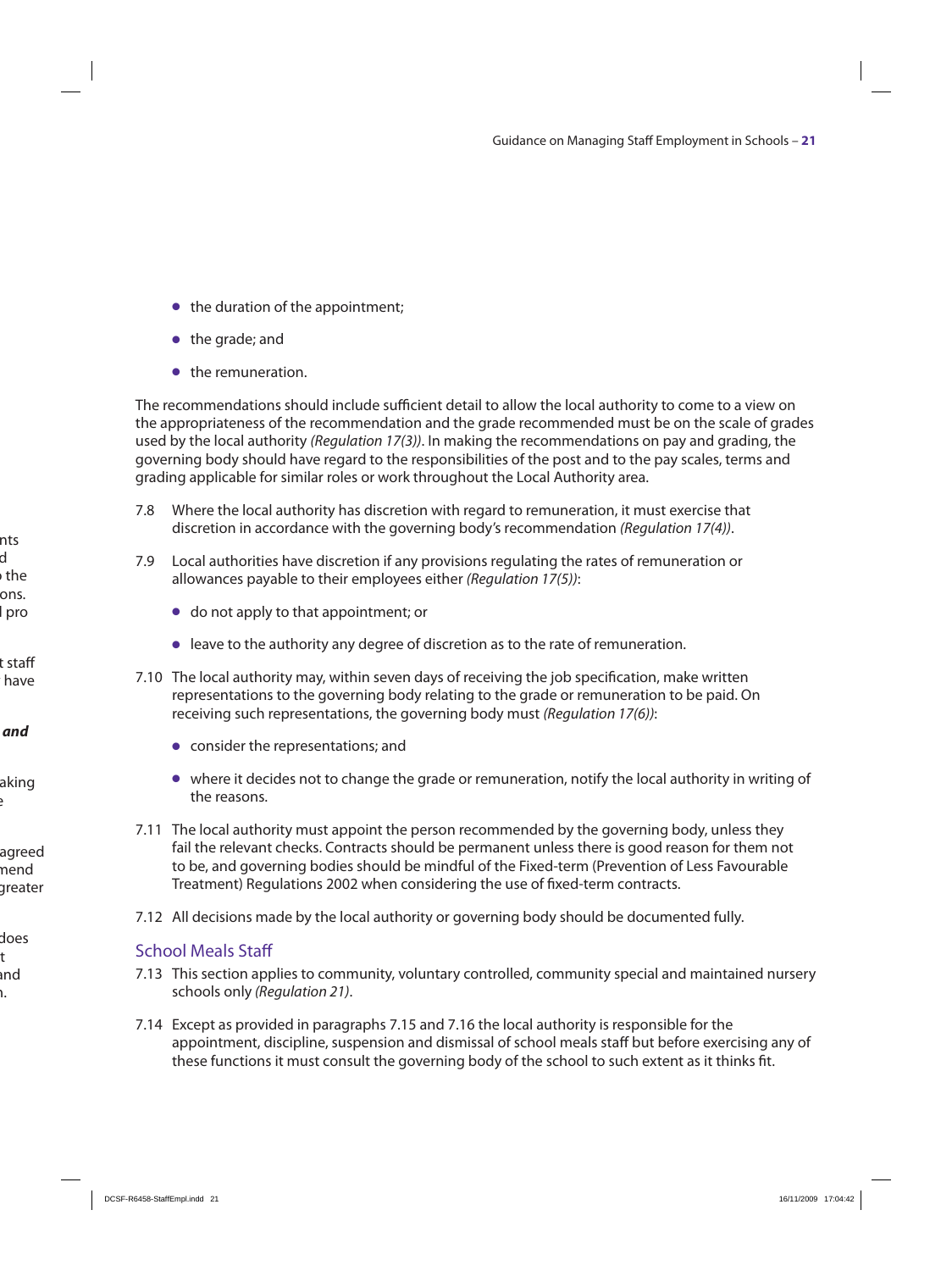- 7.15 Where the governing body is required by order under section 512A of the Education Act 1996 either to provide school lunches or to provide school lunches free of charge and it enters into an agreement with the local authority that the authority will provide the lunches at the school then, where the governing body determines that any member of the school meals staff should cease working at the school, it must notify the local authority in writing of its determination and the reasons for it. On receipt of the notification the local authority must require the person to cease working at the school.
- 7.16 Where there is no such agreement, the following apply:
	- Appointments paragraphs 7.1 to 7.12;
	- $\bullet$  Conduct and Discipline paragraphs 8.2 to 8.3;
	- $\bullet$  Suspensions paragraphs 8.19 to 8.26; and
	- $\bullet$  Dismissals paragraphs 8.27 to 8.32.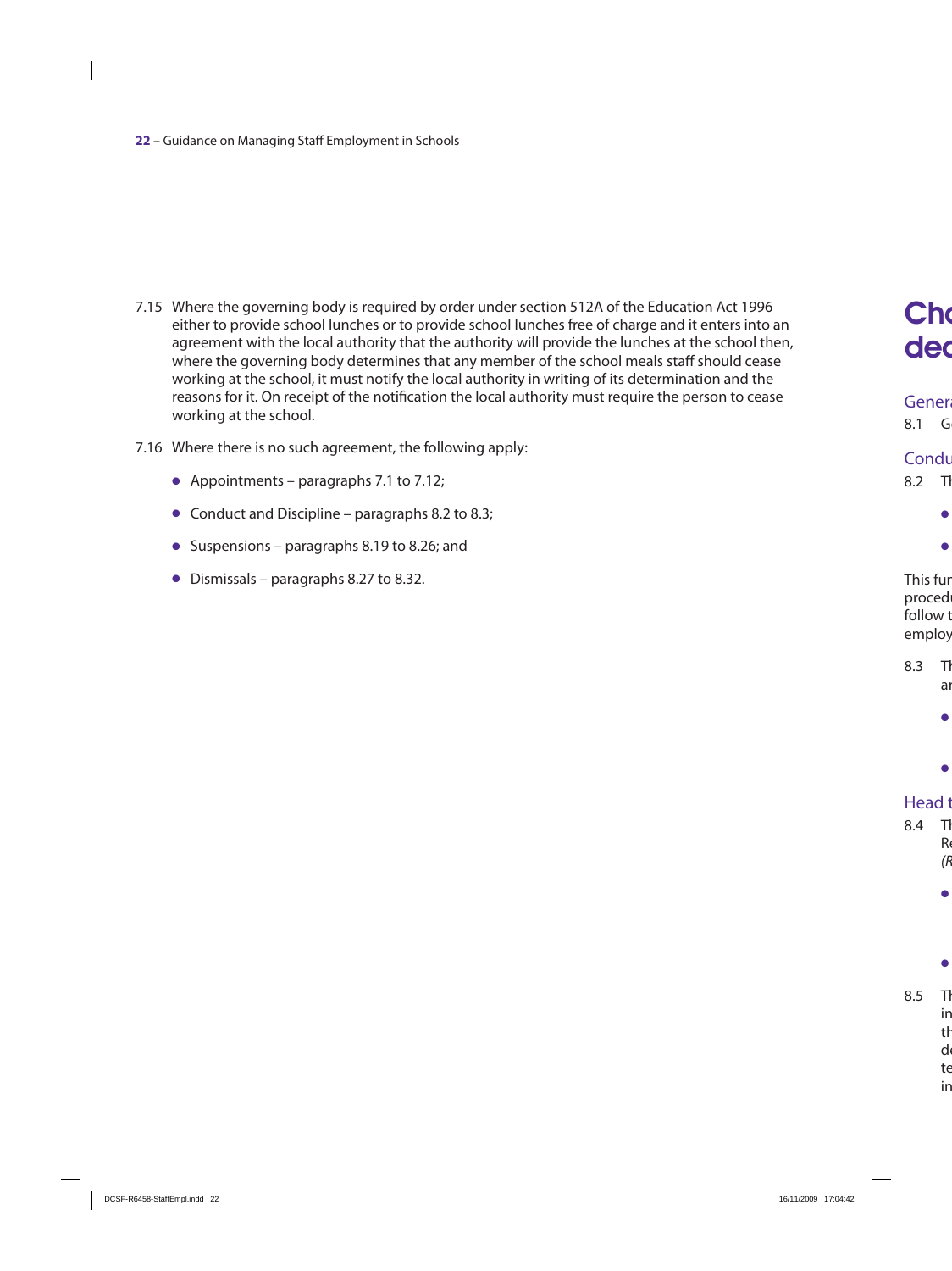### Chapter 8: Performance management and dealing with performance issues

#### General

8.1 General advice can be also be obtained from Directgov, BIS, ACAS and Business Link.

#### Conduct and discipline of staff

8.2 The governing body must establish procedures (Regulation 7(1)):

- O with regard to regulating the conduct and discipline of staff; and
- O by which staff can seek redress for any grievance relating to their work at the school.

This function cannot be delegated by the governing body. When establishing and applying the procedures, the governing body should take into consideration the ACAS Code of Practice. Failure to follow the Code Practice does not, in itself, make the governing body liable to proceedings. However, employment tribunals will take the Code into account when considering relevant cases.

- 8.3 The local authority must take action at the request of the governing body if the implementation of any determination made by the governing body (Regulation 7(2)):
	- $\bullet$  is not within the functions exercisable by the governing body by, or under, the Education Act 2002; but
	- $\bullet$  is within the power of the local authority.

#### Head teacher and teacher performance management

- 8.4 The Education (School Teacher Performance Management) (England) Regulations 2006 ("the 2006 Regulations") apply to all teachers who are employed for one term or more with two exceptions (Regulation 5(2)(a) and (b) of the 2006 Regulations):
	- O any teacher who is undergoing but who has not satisfactorily completed an induction period in accordance with the Education (Induction Arrangements for School Teachers) (England) Regulations 2008; and
	- O any teacher who is the subject of capability procedures.
- 8.5 The 2006 Regulations set out arrangements for the management and review of school teachers in the maintained sector, in the context of the individual's job description and the provisions of the "School Teacher Pay and Conditions Document", and making plans for the individual's future development in the context of the school's improvement plan. The professional standards for teachers provide the backdrop to discussions about performance and future development. Further information can be found on Teachernet and the Training Development Agency website.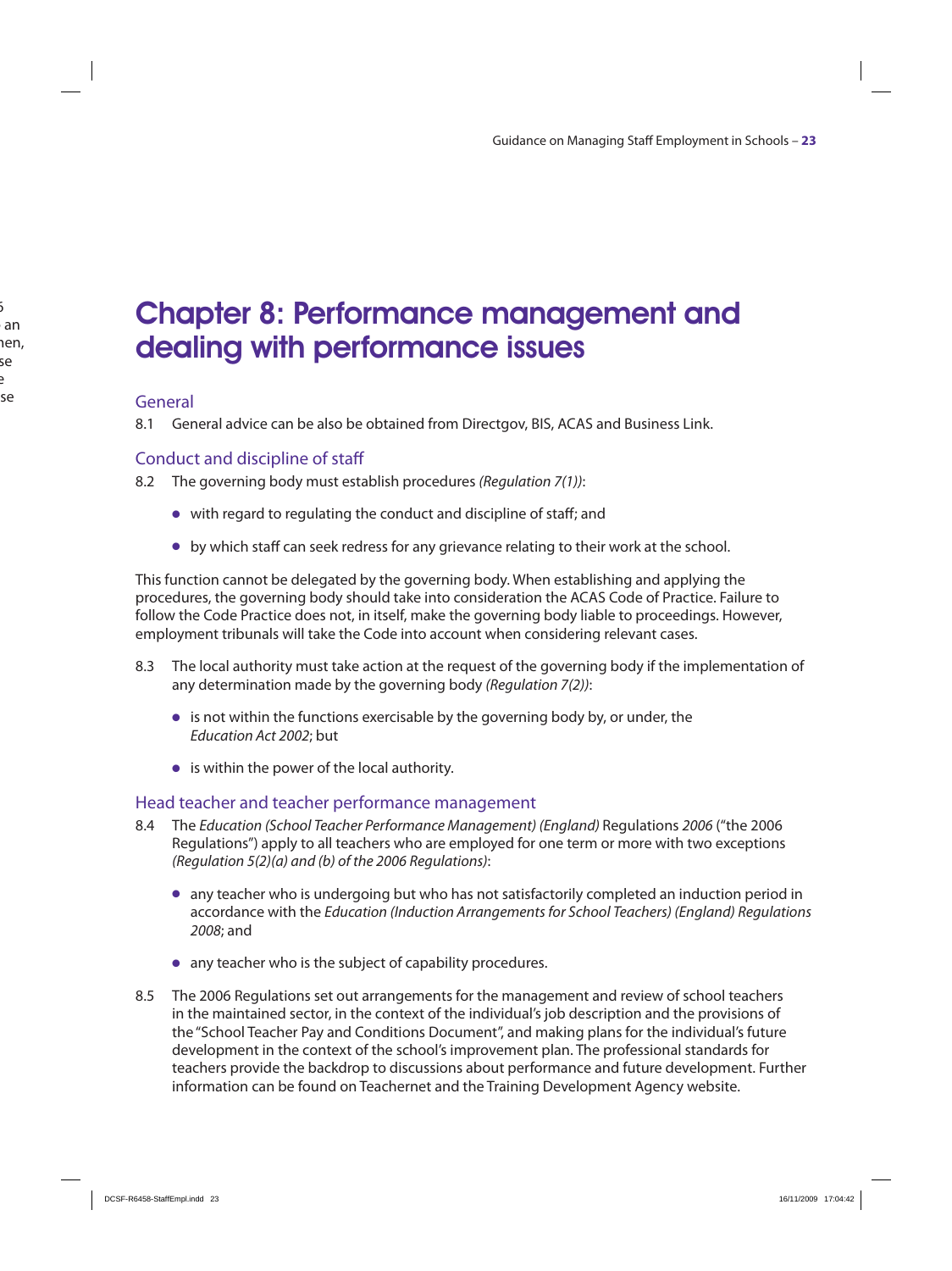8.6 Arrangements for performance management in schools must be consistent with discrimination legislation and the legislative duties which apply to governing bodies and local authorities. Governing bodies need to ensure that their individual arrangements, as described in their performance management policy, are managed effectively, transparently and fairly, and applied consistently.

#### Teachers undertaking induction

8.7 Newly Qualified teachers (NQTs) undertaking induction are not subject to the 2006 Regulations. There is a programme of professional progress reviews and formal assessment which take place throughout induction. Full details of the statutory induction process can be found in the Statutory Guidance on Induction for Newly Qualified Teachers.

#### Local authority's concerns about the performance of a head teacher

- 8.8 If a local authority has serious concerns about the performance of a head teacher it must:
	- O send a written report of its concerns to the chair of the governing body of the school; and
	- O at the same time, send a copy of the report to the head teacher.

The chair of the governing body must notify the authority of any action the chair proposes to take in the light of the authority's report (Regulation 6).

8.9 Before submitting a formal written report, it would be good practice for the local authority to register its concerns informally with the chair of the governing body. If the appropriate action is not taken in the light of the concerns registered, the local authority must send a formal written report to the governing body of the school.

#### Head teacher duties and entitlements and achieving work/life balance

- 8.10 Regulation 5(1) places a duty on the governing body to ensure that the head teacher complies with the duties imposed and benefits from the entitlements conferred upon the head teacher by the "School Teachers' Pay and Conditions Document".
- 8.11 Regulation 5(2) says that in discharging this duty the governing body must have regard to the desirability of the head teacher being able to achieve a satisfactory work/life balance. The "School Teachers' Pay and Conditions Document" puts an equivalent duty on head teachers to have regard to the desirability of teachers at the school being able to achieve a satisfactory work/life balance.
- 8.12 The governing body cannot delegate its functions under regulation 5.
- 8.13 In order to help the head teacher achieve a satisfactory work/life balance the governing body should continually monitor the work pressures faced by the head teacher (head teachers should do the same in respect of their teachers).
- 8.14 Local authorities and governing bodies should also be mindful of their common law duty of care to their employees and their obligations as employers under the Health and Safety at Work etc Act 1974 and the Working Time Regulations 1998, as amended.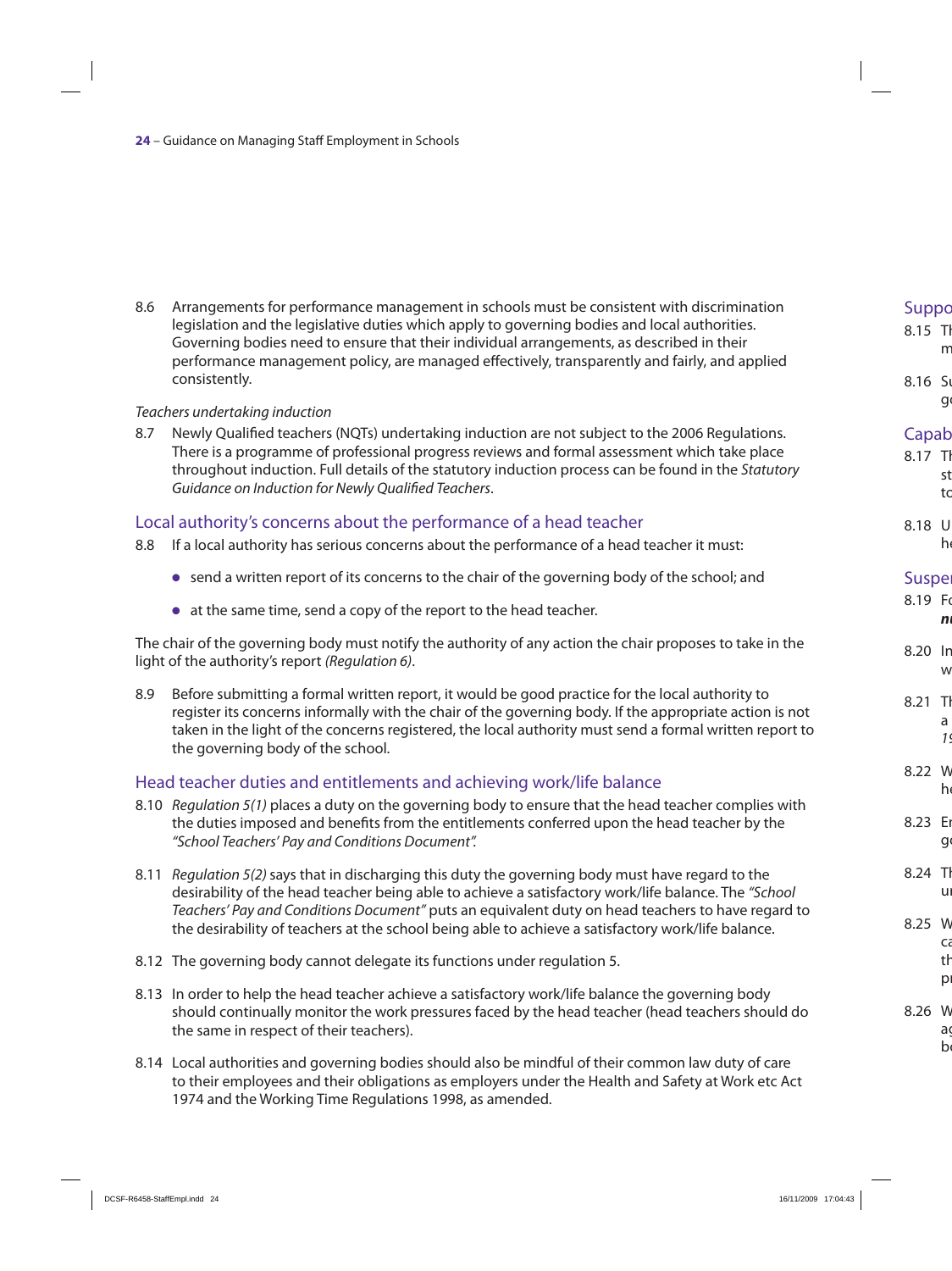#### Support staff performance management

- 8.15 There are currently no statutory performance management arrangements for support staff, but many governing bodies operate their own systems of performance review.
- 8.16 Support staff are subject to the disciplinary, grievance and capability procedures which the governing body must establish as a result of Regulations 7 and 8 (see paragraph 8.2 and 8.17).

#### Capability of staff

- 8.17 The governing body must establish procedures for dealing with a lack of capability on the part of all staff at the school and make these known to staff (Regulation 8). Governing bodies must have regard to any guidance issued by the Secretary of State on 'capability'.
- 8.18 Ultimately, the application of 'capability procedures' may lead to the dismissal of a teacher or headteacher. In such cases referral to the GTC may be appropriate (see section 8.39 to 8.43).

#### Suspension of staff

- 8.19 For school meals staff in community, voluntary controlled, *community special and maintained nursery schools* see paragraphs 7.13 to 7.16.
- 8.20 In the context of the 2009 Regulations, and this quidance, the term "suspend" means suspend without loss of pay.
- 8.21 The governing body or head teacher may suspend staff employed or engaged otherwise than under a contract of employment at the school, where, in their opinion suspension is required. (Regulation 19(1) & (31(1)).
- 8.22 When a member of staff has been suspended the governing body or head teacher must inform the head teacher or, as the case may be, the governing body (Regulation 19(2) & (31(2)).
- 8.23 Ending a suspension can only be done by the governing body (Regulation 19(3) & 31(3)). The governing body cannot delegate this function.
- 8.24 The governing body may decide, in certain circumstances, that it is content for the chair to undertake these functions on behalf of the governing body.
- 8.25 When ending a suspension, the governing body must immediately inform the head teacher. In the case of a *community, voluntary controlled, community special and maintained nursery schools,* the governing body must also immediately inform the local authority (Regulation 19(4)). It is good practice to inform staff that the suspension has been lifted.
- 8.26 Where a *foundation, voluntary aided or foundation special school* and the local authority have agreed that the authority will make support staff appointments (see paragraph 7.2) the governing body must also immediately inform the local authority when ending a suspension (Regulation 32).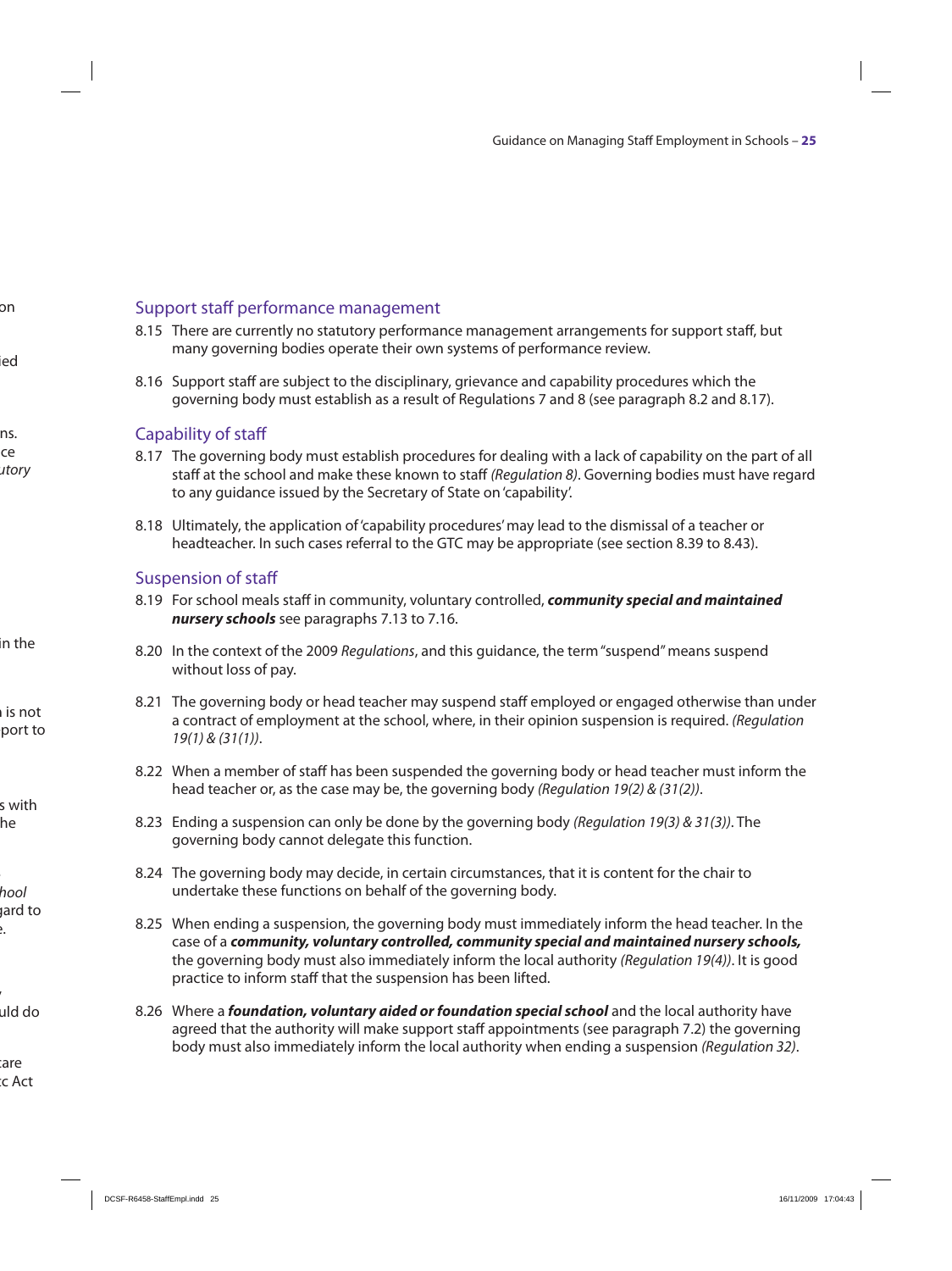#### Dismissal of staff

8.27 Reference should also be made to Chapter 3 for the rights local and diocesan authorities have to give advice.

#### Community, voluntary controlled, community special and maintained nursery schools

- 8.28 The governing body must notify the local authority, in writing, if it determines that any person employed or engaged by the authority to work at the school should cease to work there, and the reasons for that determination (Regulation 20(1)).
- 8.29 If the person is employed to work solely at the school, the local authority must either (Regulation 20(2):
	- O terminate the person's contract , giving notice as required under the contract;
	- $\bullet$  terminate the contract without notice if the person's conduct is such that it is entitled to do so.

The local authority must take this action within 14 days of the date the notification was issued by the governing body.

- 8.30 Where the person concerned is not employed to work solely at the school, the authority must require the person to stop working at the school.
- 8.31 For school meals staff in *community, voluntary controlled, community special and maintained nursery schools*, see paragraphs 7.13 to 7.16.

#### Foundation, voluntary aided or foundation special schools

8.32 Governing bodies of *foundation; voluntary aided or foundation special schools* are responsible for the dismissal of staff. Where a foundation, *voluntary aided or foundation special school* and the local authority have agreed under Regulation 29 that the authority will make support staff appointments, (see paragraph 7.2), paragraphs 8.29 to 8.31 apply (Regulation 32).

#### Appeals against dismissal

8.33 The governing body must establish a procedure enabling staff to appeal against a decision to dismiss them *(Regulation 7(1)(b) grievance procedures)*. When establishing the procedure the governing body should be mindful of their obligations under employment law.

#### Redundancies

8.34 Redundancies are covered by specific employment legislation and governing bodies should consult ACAS for advice.

#### Payments in respect of dismissal

8.35 It is for the governing body to determine whether and if so how much should be paid by the local authority in respect of dismissals or securing resignations (Section 37 of the Education Act 2002). This does not apply in relation to payments which the local authority is required to make: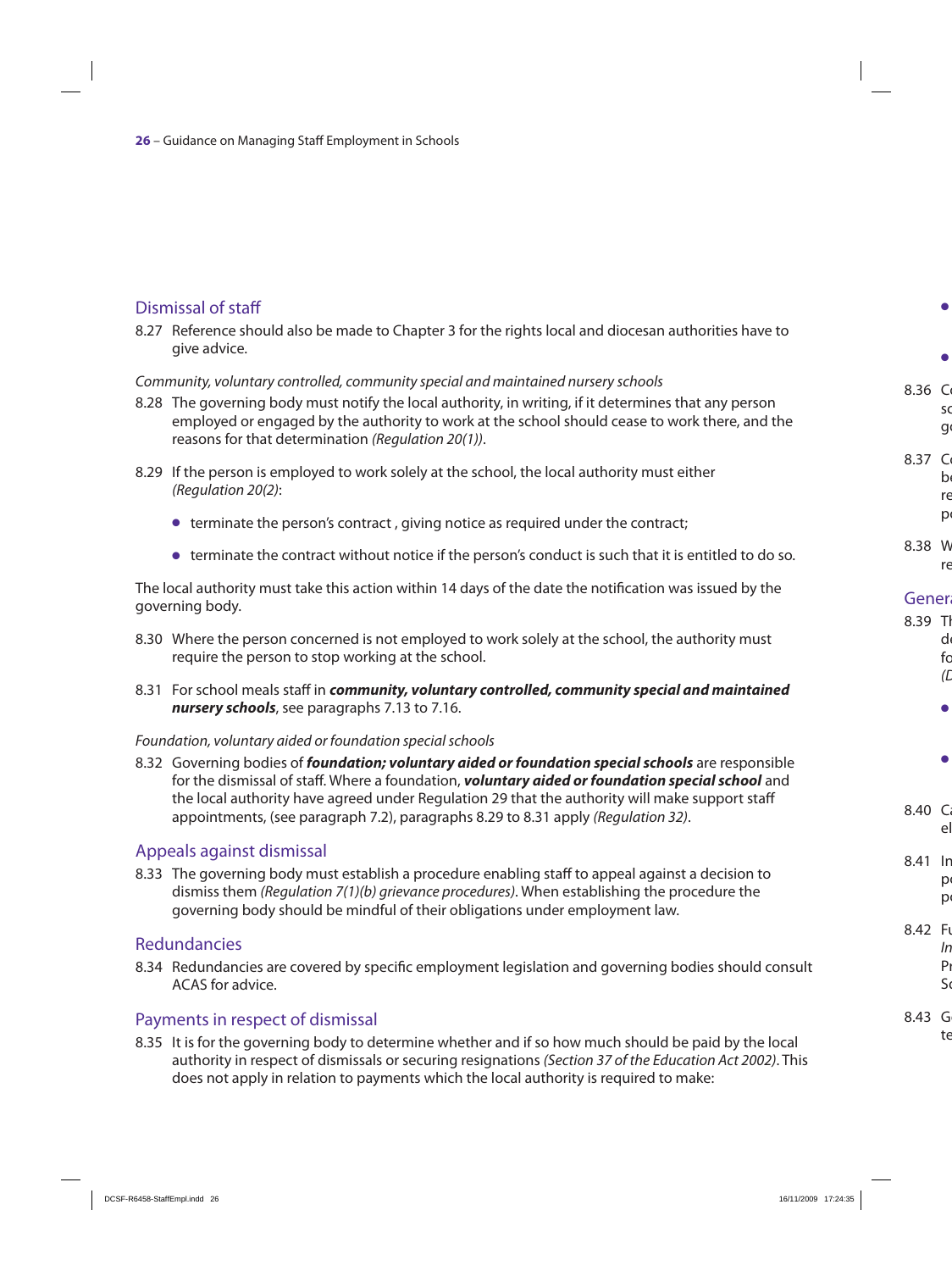- O by virtue of any contract other than the one made in contemplation of the impending dismissal or resignation; or
- under any statutory provision.
- 8.36 Costs incurred by the local authority in respect of premature retirement shall be met from the school's budget share unless there is a written agreement between the local authority and the governing body not to recover them.
- 8.37 Cost incurred by the local authority in respect of a dismissal or securing a resignation, shall not be met from the school's budget share unless the local authority has good reason to do so. Good reason would include the school paying a higher rate than the local authority would under its own policies.
- 8.38 When considering payments relating to this section, governing bodies and local authorities should refer to the Schools Finance (England) Regulations 2008 .

#### General Teaching Council for England (GTCE) referrals

- 8.39 The employer of a registered teacher (either the governing body of a school or the local authority, depending on the type of school) must report the facts of the case to the General Teaching Council for England (GTCE) where an employer (Regulation 29 of the General Teaching Council for England (Disciplinary Functions) Regulations 2001 ("the 2001 Regulations") (as amended)):
	- $\bullet$  has ceased to use a registered teacher's services on grounds relating to their professional incompetence; or
	- O might have ceased to use a registered teacher's services on such a ground had the registered teacher not ceased to provide those services.
- 8.40 Cases of professional incompetence relating to misconduct that do not have a child protection element should be referred to the GTC rather than the Independent Safeguarding Authority (ISA).
- 8.41 In resignation cases governing bodies should assess the seriousness of the incompetence at the point the teacher resigns and refer the case where they consider dismissal for incompetence was a possible outcome.
- 8.42 Further information on when to refer a case can be found in the GTC leaflet 'Referrals to the GTC Information for employers of teachers' (GTC briefing 17). To refer a case to the GTC, contact the Professional Standards team in the GTC's Birmingham office at: Victoria Square House, Victoria Square, Birmingham B2 4AJ; or telephone on 0870 001 0308; or e-mail at info@gtce.org.uk.
- 8.43 Governing bodies are also required to provide the GTC with all the information relating to the teacher listed in Part 1 of the Schedule to the 2001 Regulations (as amended), where this is available.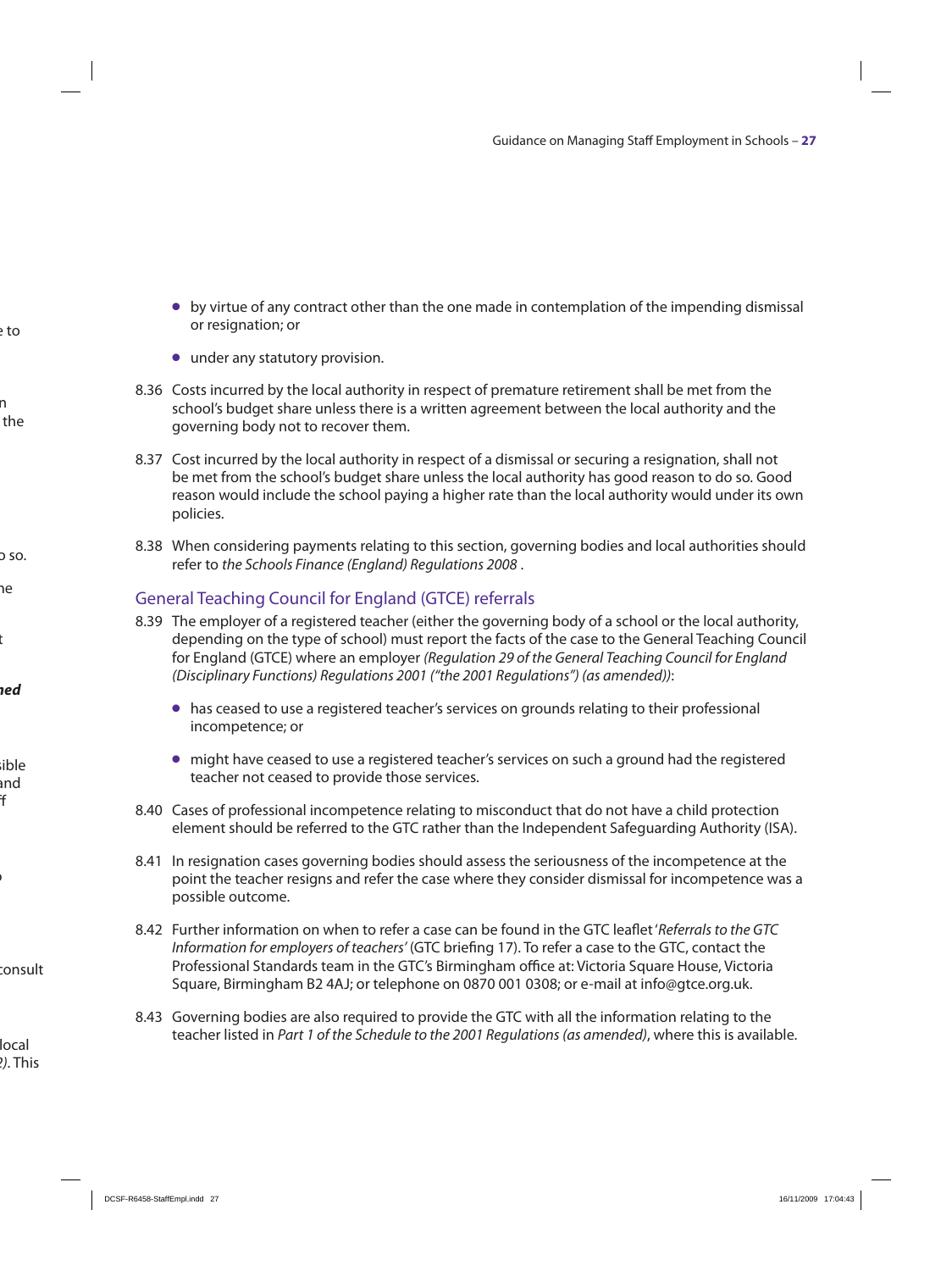### Chapter 9: Staff at schools with a religious character

#### Teachers and head teachers

- 9.1 The governing bodies of *voluntary aided schools* may give preference, with regard to appointment, remuneration and promotion of teachers at the school, to persons (Section 60 of the School Standards and Framework Act 1998):
	- O whose religious opinions are in accordance with the tenets of the school; or
	- O who attend religious worship in accordance with those tenets; or
	- O who give, or are willing to give, religious education at the school in accordance with those tenets.
- 9.2 The governing bodies of *voluntary aided schools* may have regard, in connection with the termination of the employment of a teacher at the school, to any conduct by the teacher which is incompatible with the precepts of, or with the upholding of the tenets of the school.
- 9.3 Paragraphs 9.1 and 9.2 also apply to reserved teachers in *foundation and voluntary controlled schools* with a religious character.
- 9.4 When appointing a head teacher who is not to be a reserved teacher, the governing bodies of foundation and voluntary controlled schools with a religious character may have regard to that person's ability and fitness to preserve and develop the religious character of the school.

#### Reserved teachers

9.5 Where the number of teachers at *foundation and voluntary controlled schools* with a religious character is more than two, the teachers shall include persons who are selected for their fitness and competence to teach religious education in accordance with the school's trust deed or with the tenets of the school and are specifically appointed to do so. These are known as 'reserved teachers'. The number of reserved teachers must not exceed one fifth of the total number of teachers including the head teacher. The head teacher can be selected on these grounds but must count towards the one fifth quota. (Section 58 of the School Standards and Framework Act 1998).

#### Support staff

- 9.6 This section applies to *voluntary aided schools* with a religious character.
- 9.7 Employers may discriminate on religious grounds where being of a particular religion or religious denomination is a genuine occupational requirement (GOR) (Employment Equality (Religion or Belief) Regulations 2003).
- 9.8 It must not be assumed that a 'blanket' approach to GOR can be applied to all their support staff. The governing body must be able to demonstrate that it is reasonable and proportionate for an employee to be of a particular religion or belief for the job in question.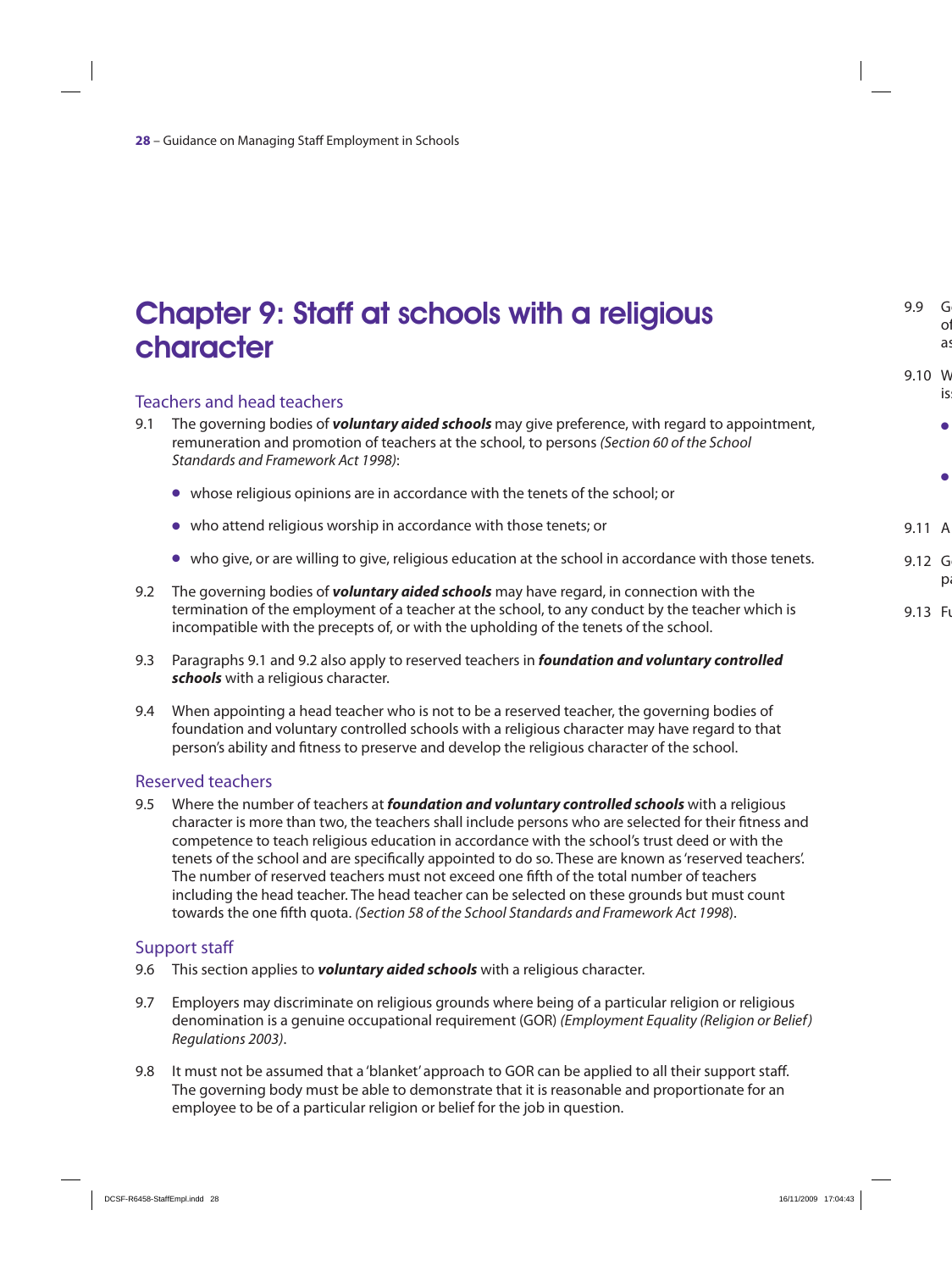- 9.9 Governing bodies cannot apply religious criteria in connection with the employment of a member of the school's support staff who was in employment at the school on 1 September 2008, for as long as they continue to be employed at the school.
- 9.10 When considering whether a GOR might apply, governing bodies should consider the following issues:
	- O do the duties for which the GOR is claimed represent a substantial part of the post and would the objectives of the job be achieved without the application of the faith requirement?
	- O does the school have sufficient employees who could carry out the duties without undue inconvenience?
- 9.11 A GOR cannot be used to maintain a balance or quota of employees of a particular religion or belief.
- 9.12 Governing bodies should periodically consider whether the requirement continues to apply, particularly when recruiting, as jobs may change over time.
- 9.13 Further information on GOR can be found on the BIS and ACAS websites.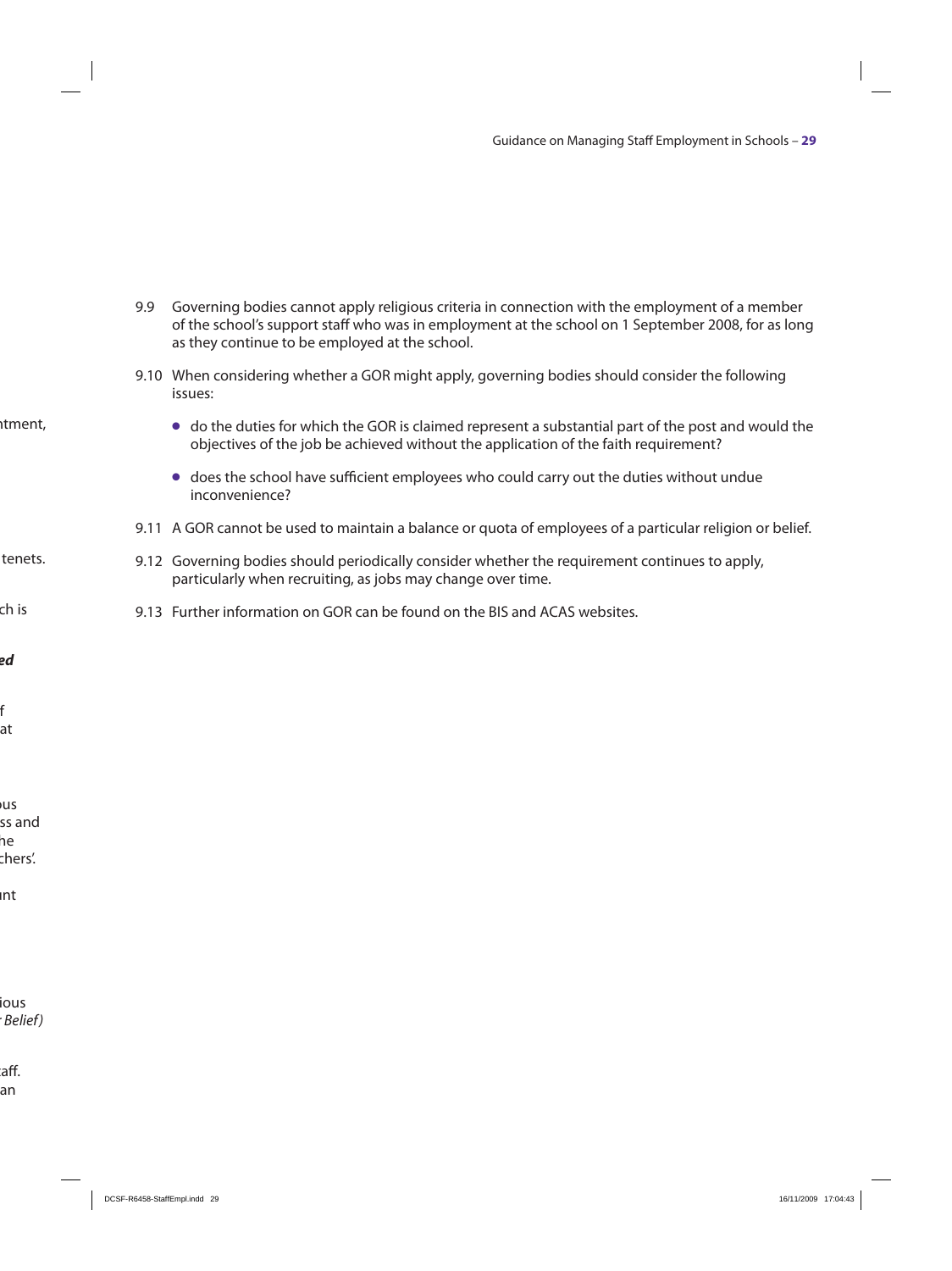# Chapter 10: Collaborating Schools

#### General

10.1 This section of the guidance provides details of where the actions to be taken by collaborating schools differ from that of non-collaborating schools. Unless specified below, the governing bodies of the collaborating schools must follow the guidance as detailed in the other sections of the guidance.

#### Local and diocesan authorities' advice

10.2 Chapter 3 applies to collaborations of schools. The advice offered may be to individual governing bodies within the collaboration (Regulation 39).

#### Appointing head and deputy head teachers

- 10.3 In relation to the appointment of a head or deputy head teacher, the selection panel must (Regulation 36):
	- O consist of at least three governors taken from any of the collaborating governing bodies; and
	- O make its recommendation to the governing body of the school where the member of staff is, or is to be, appointed. If the post is across more than one school, the recommendation must be to all schools covered by the post.
- 10.4 If the recommendation is not approved by the governing body the selection process must be repeated by the panel unless the relevant governing body withdraws from the agreement to collaborate.
- 10.5 The relevant governing bodies may discuss informally the proposals for collaboration, arrangements for advertising (paragraphs 5.10 and 5.11 apply) and the membership of the panel (paragraph 5.13 applies). Any recommendations would need to be put forward to the relevant governing body for ratification.

#### Appointing a teacher (other than the head or deputy head teacher) and support staff

- 10.6 Collaborating governing bodies may delegate the appointment of any teacher (other than the head or deputy head teacher) and support staff to (Regulation 37):
	- the head teacher of one or more of the collaborating schools;
	- O one or more governors from any of the collaborating schools; or
	- O one or more head teachers acting together with one or more governors from any of the collaborating schools.
- 10.7 Where the governing bodies have delegated the appointment other than to the head teacher of the school with the vacancy, the head teacher of the relevant school may attend all relevant proceedings, offer advice and any advice given must be considered by those to whom the appointment has been delegated.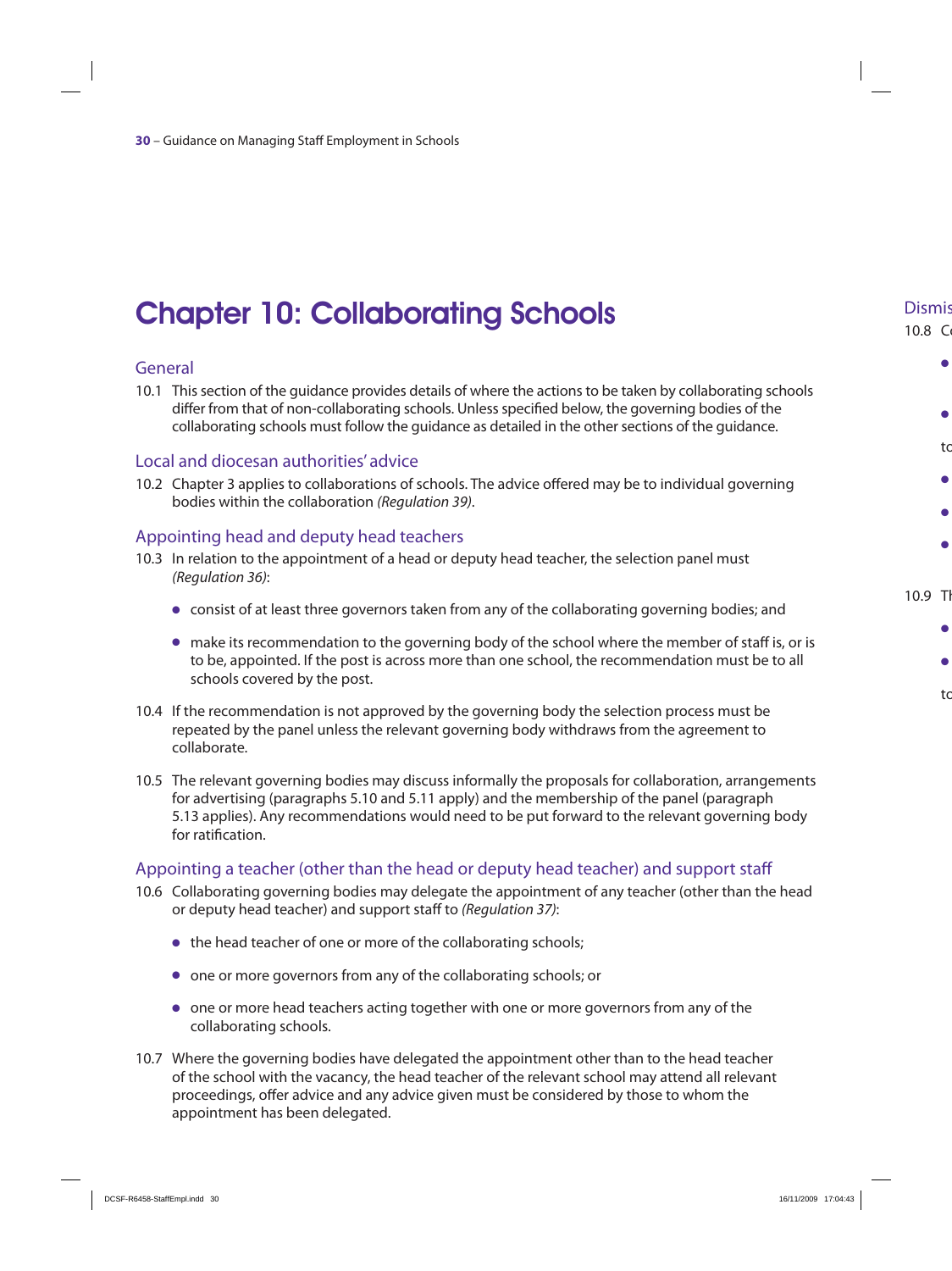#### Dismissal of staff

10.8 Collaborating governing bodies may delegate (Regulation 38):

- O the determination that a member of staff (other than the head teacher) should cease to work at a relevant school; or
- O the power to dismiss a member of staff (other than the head teacher) from a relevant school,

to:

- $\bullet$  the head teacher of one or more collaborating schools;
- O one or more governors from any of the collaborating schools; or
- one or more head teachers acting together with one or more governors from any of the collaborating schools.
- 10.9 The governing bodies may delegate:
	- O the determination that a head teacher should cease to work at a relevant school; or
	- $\bullet$  the power to dismiss the head teacher from a relevant school,

to one or more governors only.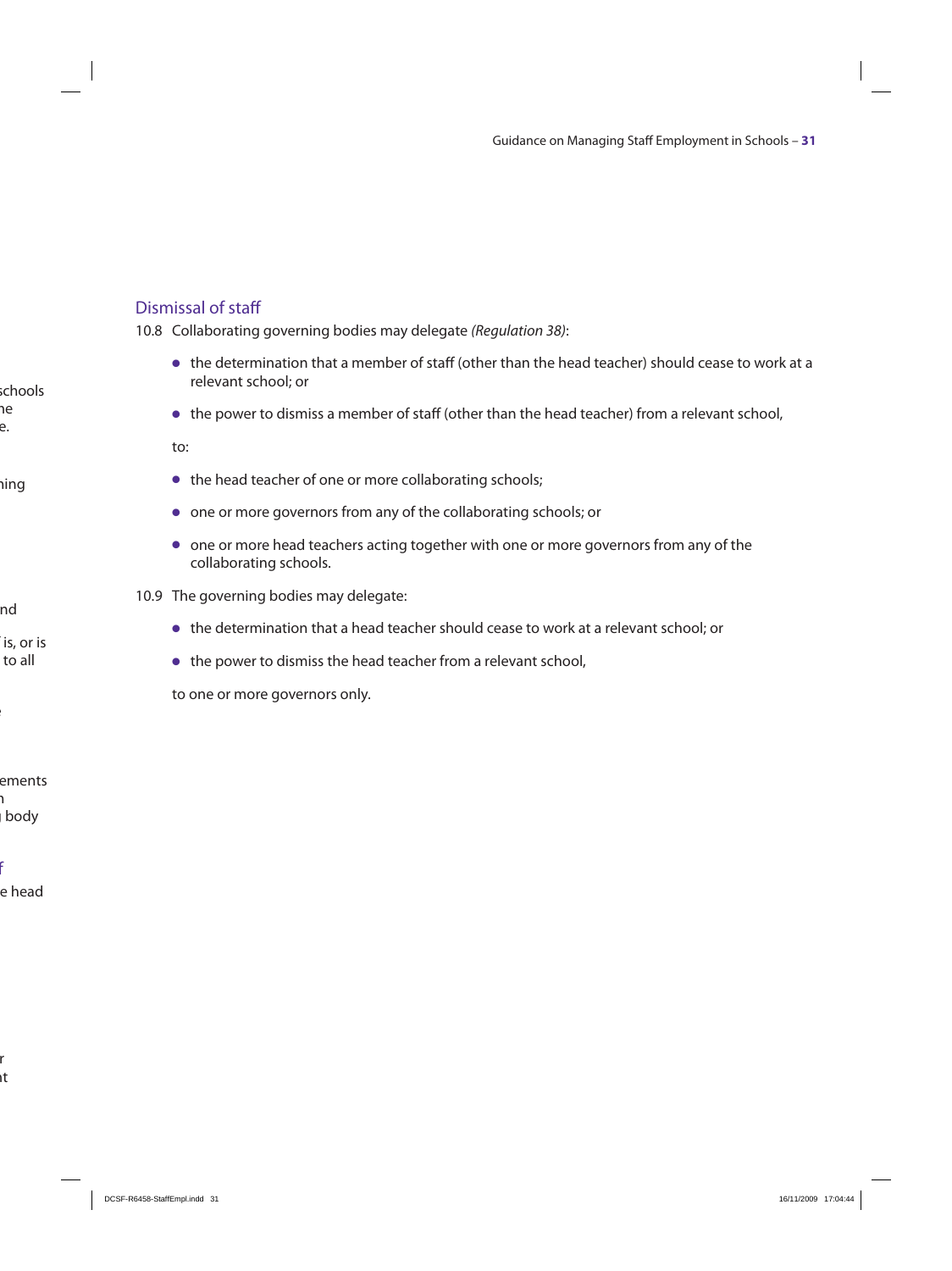# Chapter 11: Staffing of new schools

#### General

- 11.1 Any provision of the Regulations or Schedule 2 to the 2002 Act which applies to a proposed school by virtue of regulations 40 to 43 has effect as if any reference to a 'governing body' or a 'governor' in that provision were a reference to a temporary governing body or a temporary governor respectively (Regulation 40).
- 11.2 Where a new school has been established following the closure of one or more schools either by holding a new school competition (including where exemption from holding a competition has been granted), or by publishing proposals outside of a competition, the new school would be staffed by the transfer of the staff from the closing schools.

#### Proposed schools with a delegated budget

11.3 Where a proposed school has a delegated budget, this guidance applies as if the school was already established (Regulation 41 and 42).

#### Proposed schools without a delegated budget

11.4 The 2009 Regulations do not apply to proposed schools without a delegated budget (Regulation 43 and 44).

#### Staffing of proposed community, voluntary controlled, community special and maintained nursery schools

- 11.5 The provisions of Part 1 of Schedule 2 to the Education Act 2002 apply to proposed community, voluntary controlled, *community special and maintained nursery schools* without a delegated budget (Regulation 43). In such cases, the local authority must determine the staffing arrangements for such schools.
- 11.6 The local authority may also appoint, suspend and dismiss members of staff as it thinks fit, subject to the provisions of section 58 of the Schools Standards Framework Act 1998 (appointment and dismissal of reserved teachers). See paragraph 9.5 of the guidance. In exercising these duties, the local authority must consult with the governing body to such extent as it thinks fit.

#### Staffing of proposed foundation, voluntary aided, or foundation special schools

- 11.7 The provisions of Part 2 Schedule 2 to the Education Act 2002 apply to proposed foundation, voluntary aided, or foundation special schools without a delegated budget (Regulation 44). In such cases, the local authority must determine the staffing arrangements for such schools.
- 11.8 Subject to section 58 SSFA 98, without the consent of the local authority, the governing body must not:
	- O appoint any teacher to work at the school, or
	- $\bullet$  dismiss any teacher at the school.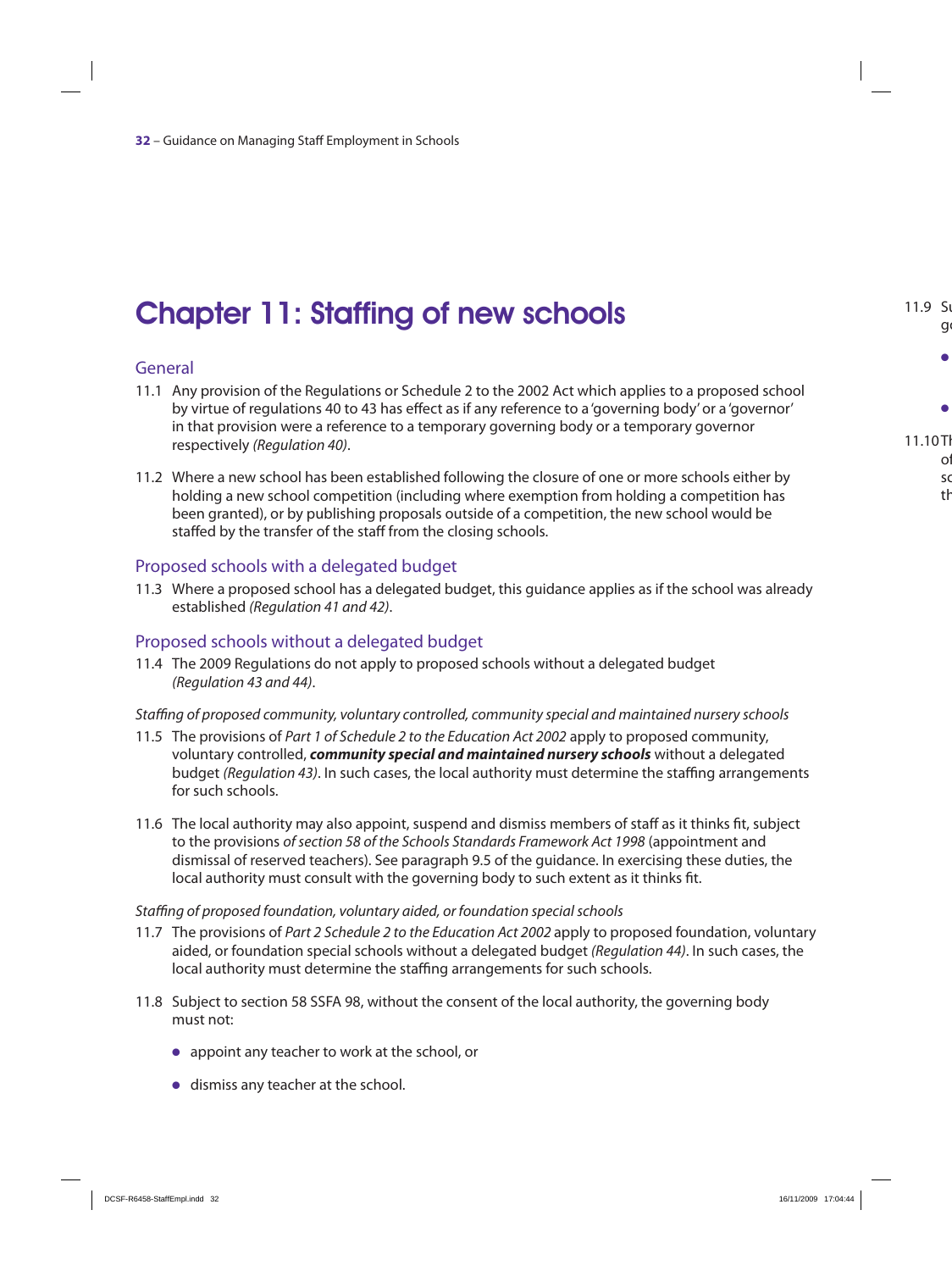- 11.9 Subject to section 58 of the School Standards Framework Act 1998, the local authority may give the governing body directions:
	- O as to the educational qualifications of the teachers to be appointed for giving secular education, although the local authority must consult with the governing body first; or
	- O requiring them to dismiss any teacher at the school.
- 11.10 The local authority may give directions to the governing body as to the number, and conditions of service of persons employed at the school for the purposes of the care and maintenance of the school premises. Where the trust deed gives the control use of the premises to another person, that person is deemed to be the governing body for the purpose of this paragraph.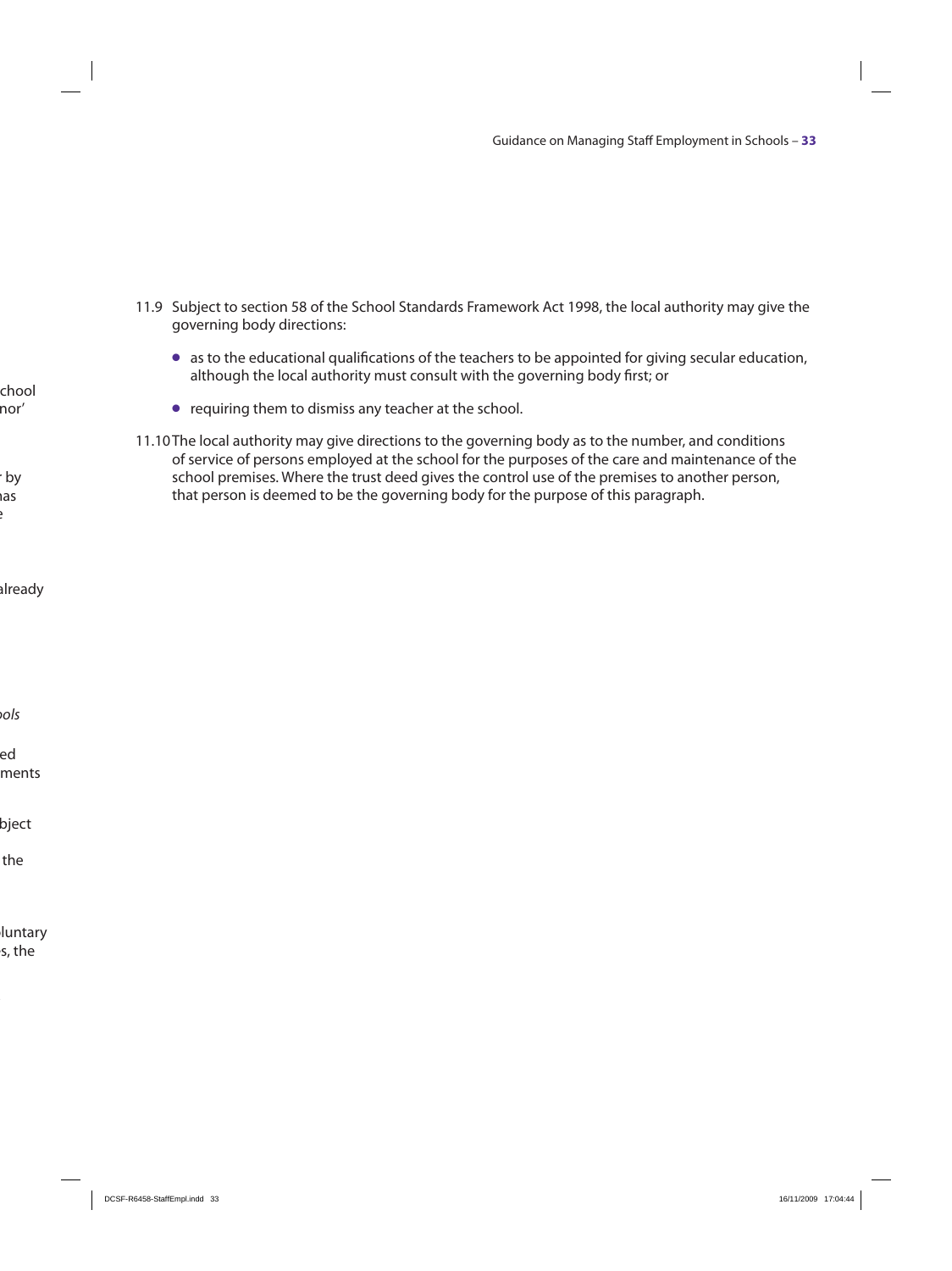# Annex A

| <b>Name of Organisation/ Document</b>                                                                                    | <b>Link</b>                                                                                                                            |
|--------------------------------------------------------------------------------------------------------------------------|----------------------------------------------------------------------------------------------------------------------------------------|
| Advisory, Conciliation and Arbitration<br>Service (ACAS)                                                                 | www.acas.org.uk                                                                                                                        |
| <b>Business Link</b>                                                                                                     | www.businesslink.gov.uk                                                                                                                |
| Capability procedures for teachers                                                                                       | http://publications.dcsf.gov.uk/default.aspx?Page F<br>unction=productdetails&PageMode=publications &<br>ProductId=DFEE+0125/2000      |
| Department for Business, Innovation<br>and Skills (BIS)                                                                  | www.berr.gov.uk/whatwedo/employment/ index.html                                                                                        |
| Directgov                                                                                                                | www.direct.gov.uk/en/Employment/index.htm                                                                                              |
| <b>Education (Induction Arrangements</b><br>for School teachers) (England)<br><b>Regulations 2008</b>                    | www.opsi.gov.uk/si/si2008/uksi_20080657_en_1                                                                                           |
| <b>Education (School Teacher</b><br>Performance Management)<br>(England) Regulations 2006                                | www.opsi.gov.uk/si/si2006/20062661.htm                                                                                                 |
| <b>Education (Specified Work and</b><br><b>Registration) (England) Regulations</b><br>2003                               | www.opsi.gov.uk/si/si2003/20031663.htm                                                                                                 |
| <b>Education Act 2002</b>                                                                                                | www.opsi.gov.uk/Acts/acts2002/ukpga_20020032_en_1                                                                                      |
| <b>Education and Inspections Act 2006</b>                                                                                | www.opsi.gov.uk/acts/acts2006/ukpga_20060040_en_1                                                                                      |
| Establishing a New School                                                                                                | www.dcsf.gov.uk/schoolorg/guidance.cfm?id=2                                                                                            |
| <b>Fixed-term Employees (Prevention</b><br>of Less Favourable Treatment)<br><b>Regulations 2008</b>                      | www.opsi.gov.uk/si/si2008/uksi_20082776_en_1                                                                                           |
| <b>General Teaching Council for England</b><br>(Disciplinary Functions) Regulations<br>2001 (as amended) – Regulation 29 | www.opsi.gov.uk/si/si2001/20011268.htm#sch                                                                                             |
| GTC Briefing 17                                                                                                          | www.gtce.org.uk/documents/publicationpdfs/ referrals<br>employers_jan09.pdf                                                            |
| Health and Safety at Work Act 1974                                                                                       | www.hse.gov.uk/legislation/                                                                                                            |
| Performance Management Guidance                                                                                          | www.teachernet.gov.uk/management/ payandperformance/<br>performancemanagement/www.tda.gov.uk/teachers/<br>performance_management.aspx. |
| Police Act 1997 Part V                                                                                                   | www.opsi.gov.uk/acts/acts1997/ukpga_19970050_en_8#pt5                                                                                  |